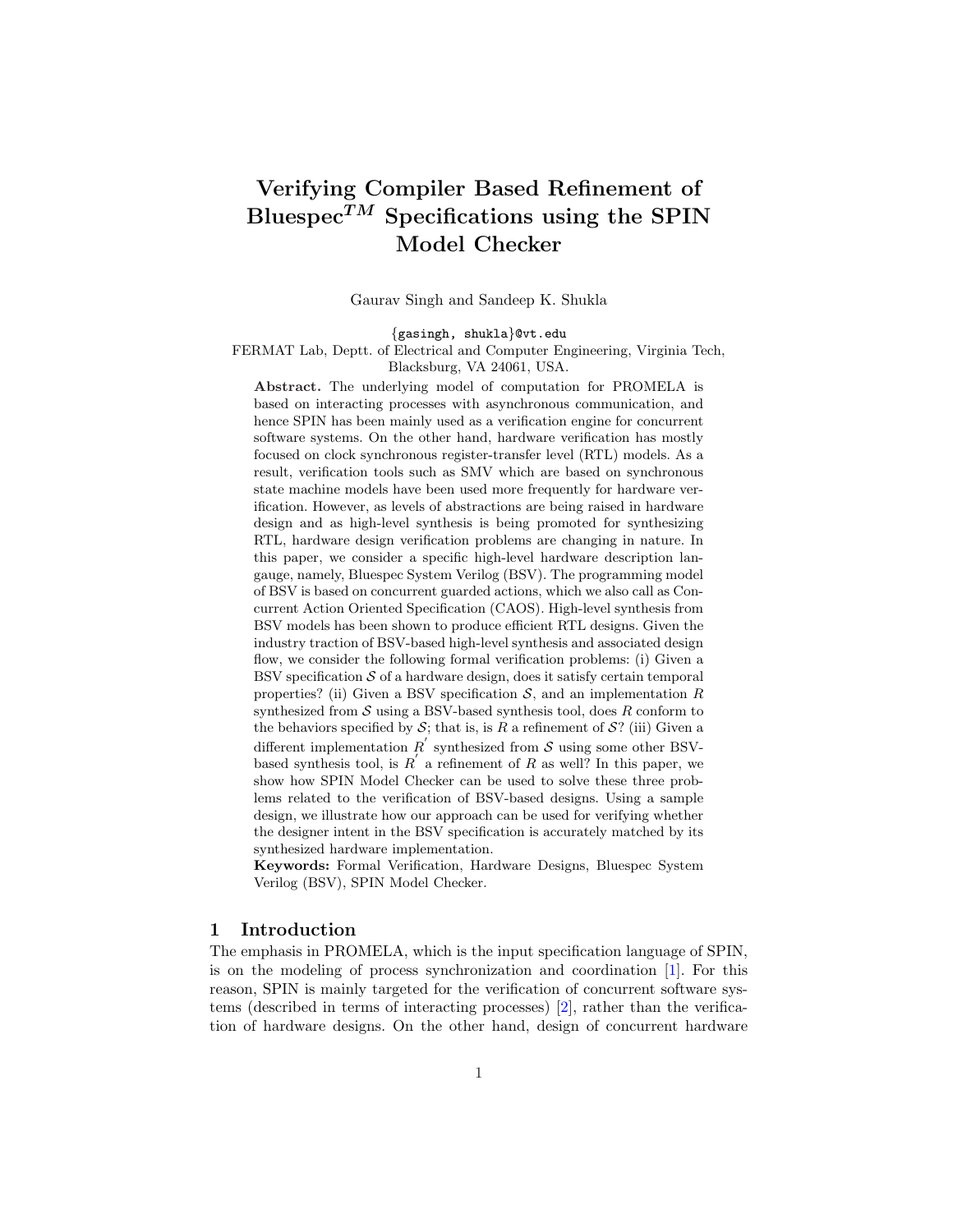systems maps closely to clock-synchronous concurrency model as is primarily implemented by RTL HDLs (Hardware Description Languages) such as Verilog and VHDL. For describing such systems, synchronous state machines are better suited, making the use of tools like SMV [3] more prevalent for hardware verification.

However, for better handling of increasing design complexities and efficient hardware-software co-design, hardware design flows are changing in nature. Behavioral specifications of hardware designs are now being written in algorithmic style (similar to describing a software system) using C-like or other high-level HDLs at levels of abstraction above register-transfer level (RTL). Such high-level specifications can then be automatically converted into the corresponding RTL descriptions [4] using various high-level synthesis tools. Due to this changing trend, there is a need for new hardware verification techniques that are suitable for such high-level design flows. In this work, we show how SPIN, which is primarily a software verification tool, can be used for the verification of hardware designs generated from a particular type of high-level design specifications.

Recently, a new approach to high-level synthesis from Concurrent Action Oriented Specifications (CAOS) [5,6], as embodied in Bluespec System Verilog  $(BSV)$  [7,8], has been proposed. This is based on the idea that the functionality of any hardware design can be described in terms of high-level concurrent atomic actions. Note that since BSV semantics is based on guarded atomic actions, throughout this paper we use the term action instead of rule (as used in actual BSV syntax) in order to avoid any confusion between the two terms.

In BSV, each action consists of two parts - a guard and a body. Guard is a condition associated with an action which should evaluate to  $\hat{Tr}ue$  for that action to enable. Body of an action consists of a group of operations all of which are executed atomically when the action is enabled. For example, a BSV specification of GCD (Greatest Common Divisor) design can be written in terms of two actions Swap and Diff (Figure 1).  $g_1$  and  $g_2$  are the guards of actions Swap and Diff respectively (x and y are the registers). The swap of the values in the body of action  $Swap$  occurs only when  $g_1$  evaluates to True. The assignment  $y \leq y - x$  in the body of action Diff occurs only when  $g_2$  evaluates to True.

> Action Swap :  $g_1 \equiv ((x > y) \& (y \neq 0))$  $x \le y$ ;  $y \le x$ ;

Action Diff :  $g_2 \equiv ((x \le y) \&\& (y \ne 0))$  $y \le y - x;$ 

# Fig. 1. BSV Specification for GCD design.

Such a high-level BSV specification of a hardware design can be automatically converted into RTL code. High-level synthesis from BSV has been shown to produce hardware designs which are efficient in terms of area and latency [8]. Techniques for generating power efficient hardware designs from such specifications have also been proposed in the past  $[5,6,9]$ .

However, the problem of automatic formal verification of hardware designs generated from BSV-based synthesis (which is the main focus of this paper) has not been looked at until now. In this respect, it can be argued that various techniques proposed in the past to formally verify RTL implementations of hardware designs can also be used to verify hardware generated from BSV-based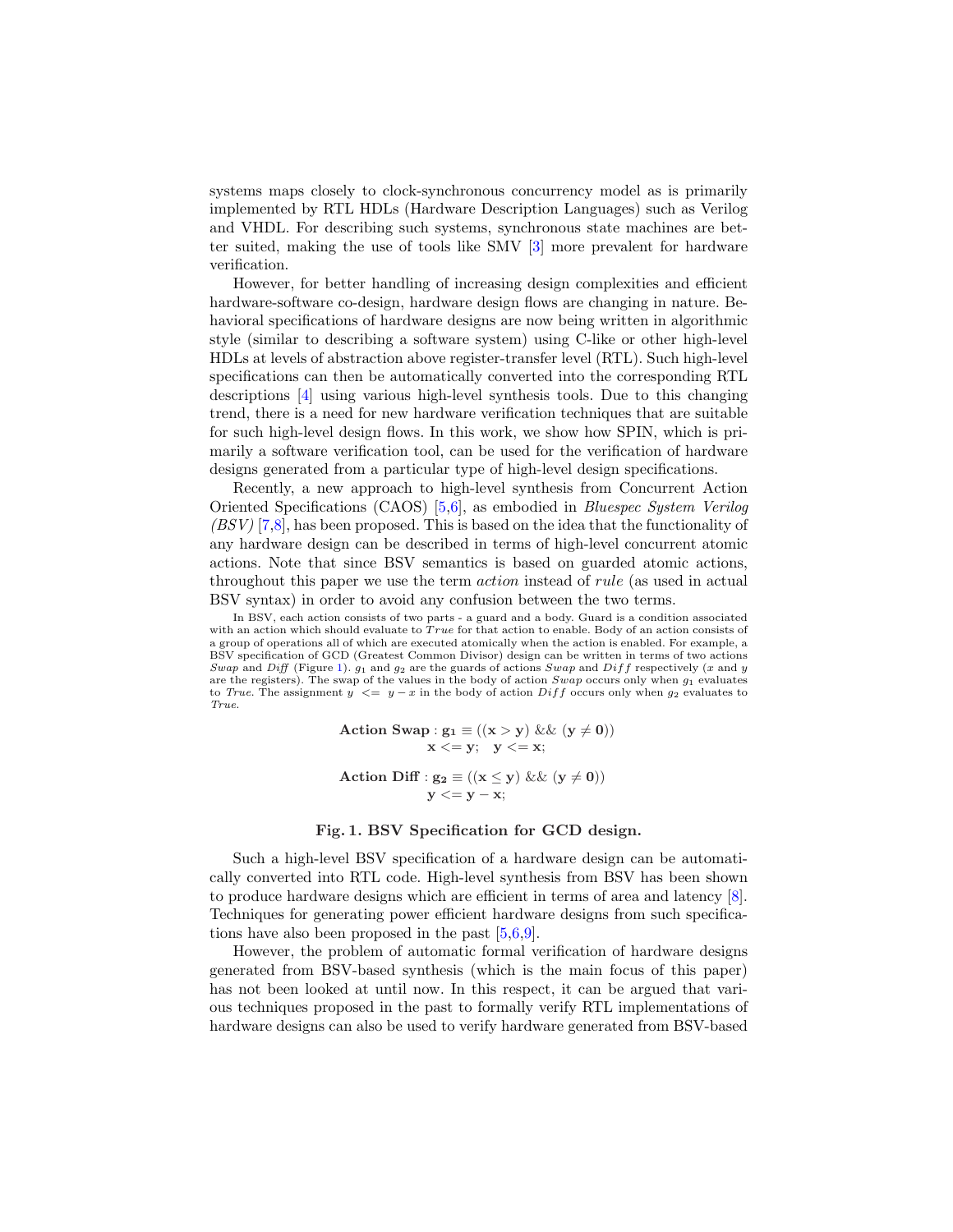synthesis. However, as more and more functionality is being added to hardware designs, RTL is fast becoming too low level to efficiently handle the complexity of hardware designs, thus making it imperative to investigate techniques for the verification of high-level hardware descriptions earlier in the design cycle. High-level specifications do not contain details irrelevant to design's behavior, and hence formal verification of such specifications can aid in faster verification and architectural exploration leading to increase in the designer's productivity.

For a given BSV specification  $S$  of a design, its RTL implementation schedules its actions for execution in different clock cycles. A simple hardware schedule randomly selects just one action for execution in each clock cycle. Such a sequential execution semantics contains all possible hardware behaviors corresponding to the specification  $\mathcal S$  but is undesirable from latency (total number of clock cycles elapsed until the execution halts) point of view. Thus, in RTL implementations generated using  $S$ , multiple actions are scheduled for execution in a single clock cycle provided the set of behaviors shown by any such implementation is a subset of the set of behaviors of specification  $S$ . In this sense, checking the schedule generated by such implementations against the behaviors of the specification  $\mathcal S$  as well as figuring out relationships among the behaviors shown by two different implementations of a design are important verification issues.

A hardware design can be represented using a corresponding automaton A which encodes all the behaviors of the design in terms of its different states and transitions among those states. The language of automaton  $A$  contains all such behaviors of the design and can be denoted as  $\mathcal{L}(\mathcal{A})$ . Also, essential properties of the behaviors of the design can be expressed as a set of LTL (Linear Temporal Logic) formulae  $EP$  written in terms of its states and transitions. Using these notations, important verification problems associated with BSV-based design flow can be defined as follows -

- 1. Given a BSV-based specification S, which corresponds to an automaton  $A_{\mathcal{S}}$ based on the sequential execution semantics, does  $A_{\mathcal{S}}$  satisfy all the essential properties of EP?
- 2. Given a BSV-based specification  $S$  and its implementation  $R$  (synthesized using a BSV-based high-level synthesis tool), which corresponds to an automaton  $A_{\mathcal{R}}$ , does  $A_{\mathcal{R}}$  conform to the behaviors of S; that is, does  $\mathcal{L}(A_{\mathcal{R}}) \subseteq$  $\mathcal{L}(\mathcal{A}_{\mathcal{S}})$  hold? In other words, is R a refinement of  $\mathcal{S}$ ?
- 3. Given automata  $A_{\mathcal{R}}$  and  $A_{\mathcal{R}'}$  for two different implementations R and R' of specification  $\mathcal S$  (synthesized using two different BSV-based synthesis tools differing in their scheduling of actions) respectively, is  $R'$  a refinement of  $R$ ; that is, does  $\mathcal{L}(\mathcal{A}_{\mathcal{R}'}) \subseteq \mathcal{L}(\mathcal{A}_{\mathcal{R}})$  hold?

In order to solve these three problems efficiently, there is a need for performing automatic formal verification of BSV-based designs at a level of abstraction above RTL. In this paper, we show how SPIN Model Checker can be used for earlier and faster verification of BSV-based designs. The two major contributions of our work are: (1) We present algorithms for converting given action-based BSV specification of a hardware design and its implementations into corresponding process-based PROMELA models for verification of their essential properties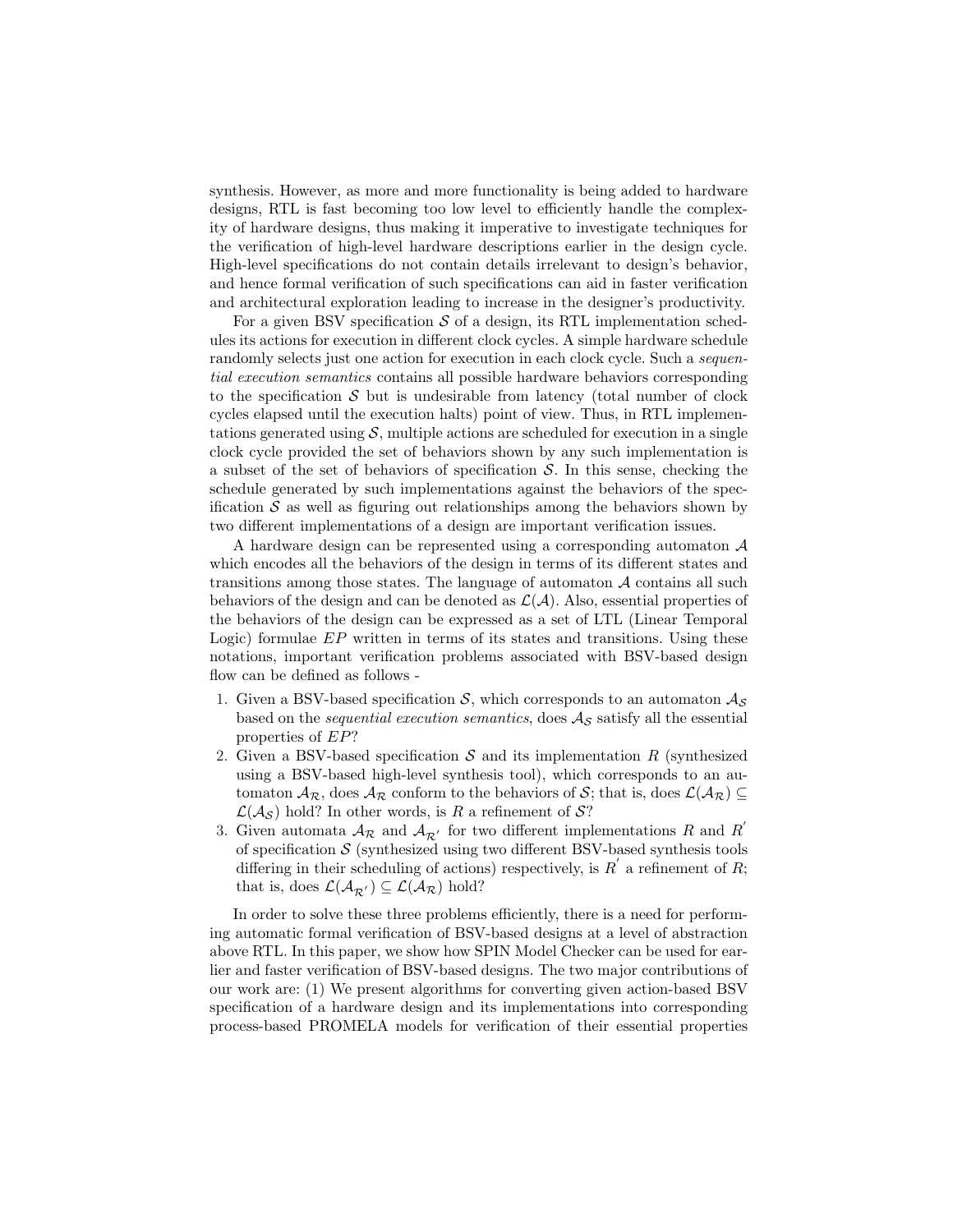using SPIN. (2) We also present a technique which uses SPIN for proving strong language-containment results between two different models of a BSV-based design. Note that SPIN does not directly support proofs of language-containment between different but related PROMELA models. In this work, we present a technique which generates an LTL specification in the style of TLA (Temporal Logic of Actions) [10] for a given PROMELA model. Such an LTL specification can then be used for proving stronger language-containment results with respect to other related PROMELA models using SPIN's LTL Property Manager.

Thus, we provide a complete automation flow for solving all three verification problems related to BSV-based hardware design flow. As confirmed by experiments, our approach can be successfully used for quick and early verification of hardware designs generated using BSV-based synthesis. Due to space constraints, throughout the paper we use a particular small example of a Vending Machine Controller to illustrate the usefulness of our approach.

To the best of our knowledge, no other work has been done in the area of formal verification of BSV-based hardware designs. This is can be attributed to the fact that BSV-based high-level synthesis has been recently proposed [7] and is relatively new. This paper is organized as follows. Section 2 presents formal description of BSV-based high-level synthesis and various scheduling semantics for BSV designs. Various correctness requirements for BSV designs are explained in Section 3. Algorithms for generating PROMELA models containing scheduling information corresponding to a BSV specification and its implementations are presented with sample models in Section 4. Section 5 presents algorithms for verification of essential properties of a BSV design and performing languagecontainment proofs between BSV models, and also discusses some sample experiments. Section 6 concludes the paper with a short discussion. Finally, for the sake of proper reviewing, in this version of the paper, we have added an extensive Appendix containing various algorithms and listings of code. If the paper is accepted, in the final version, we will put the contents of the Appendix at a website in addition to some more examples.

# 2 Background - High-level Synthesis from BSV

#### 2.1 Hardware Description

**Definition 1.** A BSV specification S of a hardware design consists of a set  $S = \{s_1, s_2, ..., s_k\}$  of k state elements of the design and a set  $A = \{a_1, a_2, ..., a_n\}$ of n actions of the design.

**Definition 2.** Each **state element**  $s_i \in S$  is of the form  $(t_i, n_i, in_i)$ , where  $t_i$ ,  $n_i$  and in<sub>i</sub> represent the data-type, name and initial value of state element  $s_i$ respectively. The state elements of a BSV design can be in the form of registers, FIFOs or memories.

**Definition 3.** Each **action**  $a_i \in A$  of specification S consists of two parts - a guard and a body. For example, an action  $a_i$  can be of the form,

 $action\ m_i() \ if\ g_i(S_g^i) \ \{ s_{i1} \leq b_{i1}(S_b^i); \ s_{i2} \leq b_{i2}(S_b^i); \ s_{i3} \leq b_{i3}(S_b^i); \} \ end;$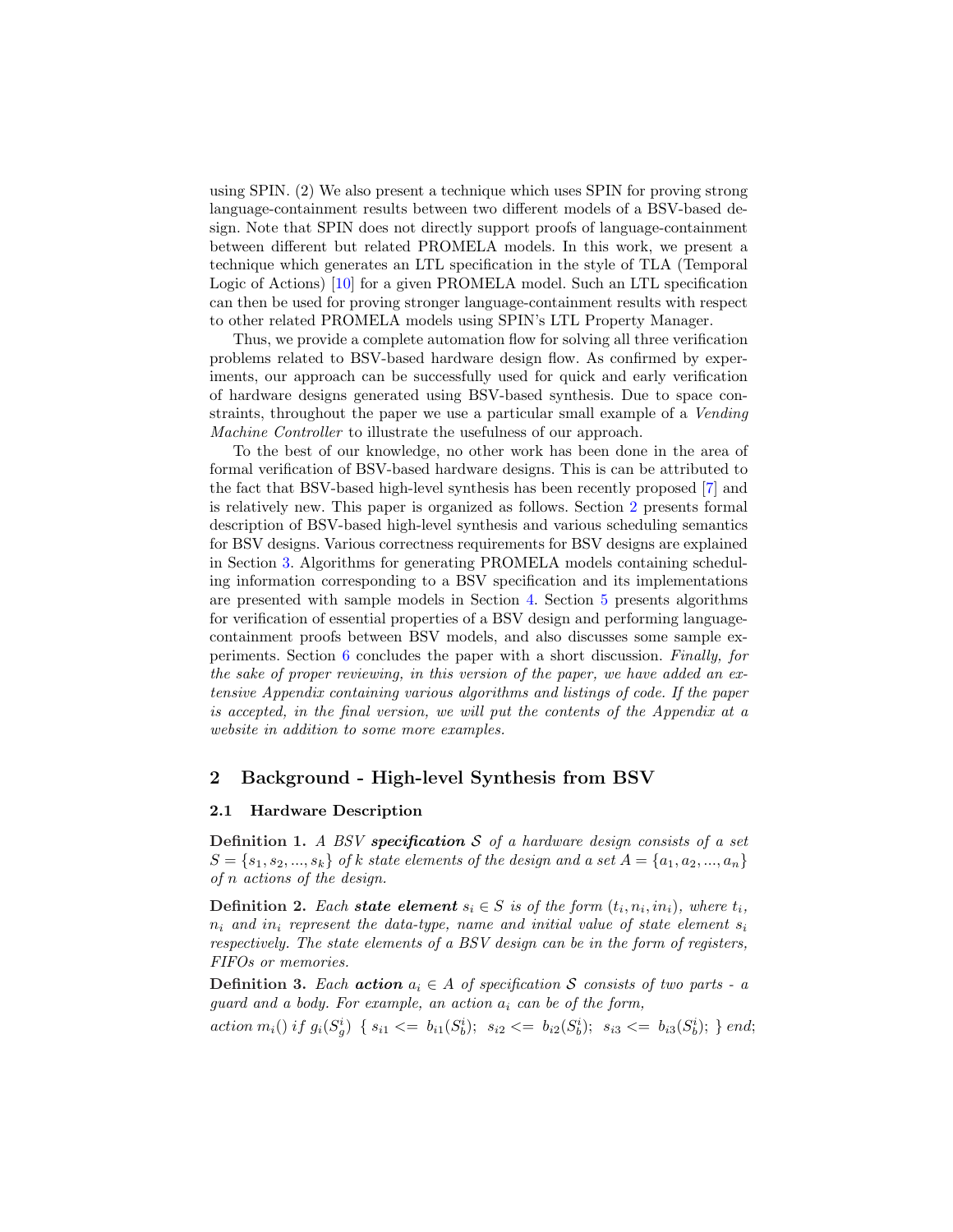Here,  $m_i$  is the name of action  $a_i \in A$ .

 $S_g^i = \{s: value \text{ of } s \in S \text{ is accessed in the guard of } a_i \in A\}.$ 

 $S_b^i = \{s: value \text{ of } s \in S \text{ is accessed in the body of } a_i \in A\}.$ 

**Definition 4.**  $g_i$  denotes the **guard** of action  $a_i$ . It is a condition associated with  $a_i$  which evaluates to either True or False depending on current values of elements of  $S_g^i$ . Action  $a_i$  is said to be **enabled** if  $g_i$  evaluates to True.

**Definition 5.** Body of action  $a_i$  consists of set of assignment statements of the form,  $s_{ij} \leq b_{ij}(S_b^i)$ , computing next state values of the design and, in general, it can be expressed as,

 $B_i = \{(s_{ij}, b_{ij}(S_b^i)) : b_{ij}(S_b^i)$  computes the next state value for  $s_{ij} \in S_u^i$  $using current values of the elements of S<sub>b</sub><sup>i</sup>$ 

where,  $S_u^i = \{s: value \text{ of } s \in S \text{ is updated in the body of } a_i \in A\}.$ 

Thus,  $B_i$  denotes the body of action  $a_i \in A$ .  $B_i$  consists of a group of operations all of which are executed atomically if  $a_i$  is enabled and selected for execution.

As an example, Listing 1.1 shows the BSV specification of a Vending Machine Controller (VMC). Most of the description of Listing 1.1 is self-explanatory. For better understanding of BSV semantics and associated verification issues, we will explain our verification approach with respect to this design. The BSV specification of Listing 1.1 is composed of three parts-

Listing 1.1. BSV Specification of Vending Machine Controller.

```
1. module mkVending()
```

```
2. \text{Reg}(\text{Int}(7)) count = 0; \text{Reg}(\text{Bool}) moneyBack = False;
3. Wire dispenseMoney, gumControl;
4. // action that controls dispensing of money5. action doDispenseMoney() if (moneyBack)<br>6. if (count == 0) moneyBack <= False;
7. else { let newCount = count - 10; count \leq newCount;
               dispenseMoney.send();
9. if (newCount == 0) moneyBack \leq False;10. end;
11. // action that controls dispensing of gum
12. action doDispenseGum () if ( ! moneyBack && count >= 50)
13. count \leq count -50; gumControl.send();
14. end:
15. // input-handling methods
16. method tenCentIn() if('moneyBack) count \leq count + 10; end;17. method fiftyCentIn () if (!moneyBack) count \leq count + 50; end;
18. method moneyBackButton () if (!moneyBack) moneyBack<=True; end;
19. // wires connecting money and gum outputs<br>20. method dispenseTenCents() return dispenseMoney; end;
21. method dispenseGum () return gumControl; end;
22. endmodule;
```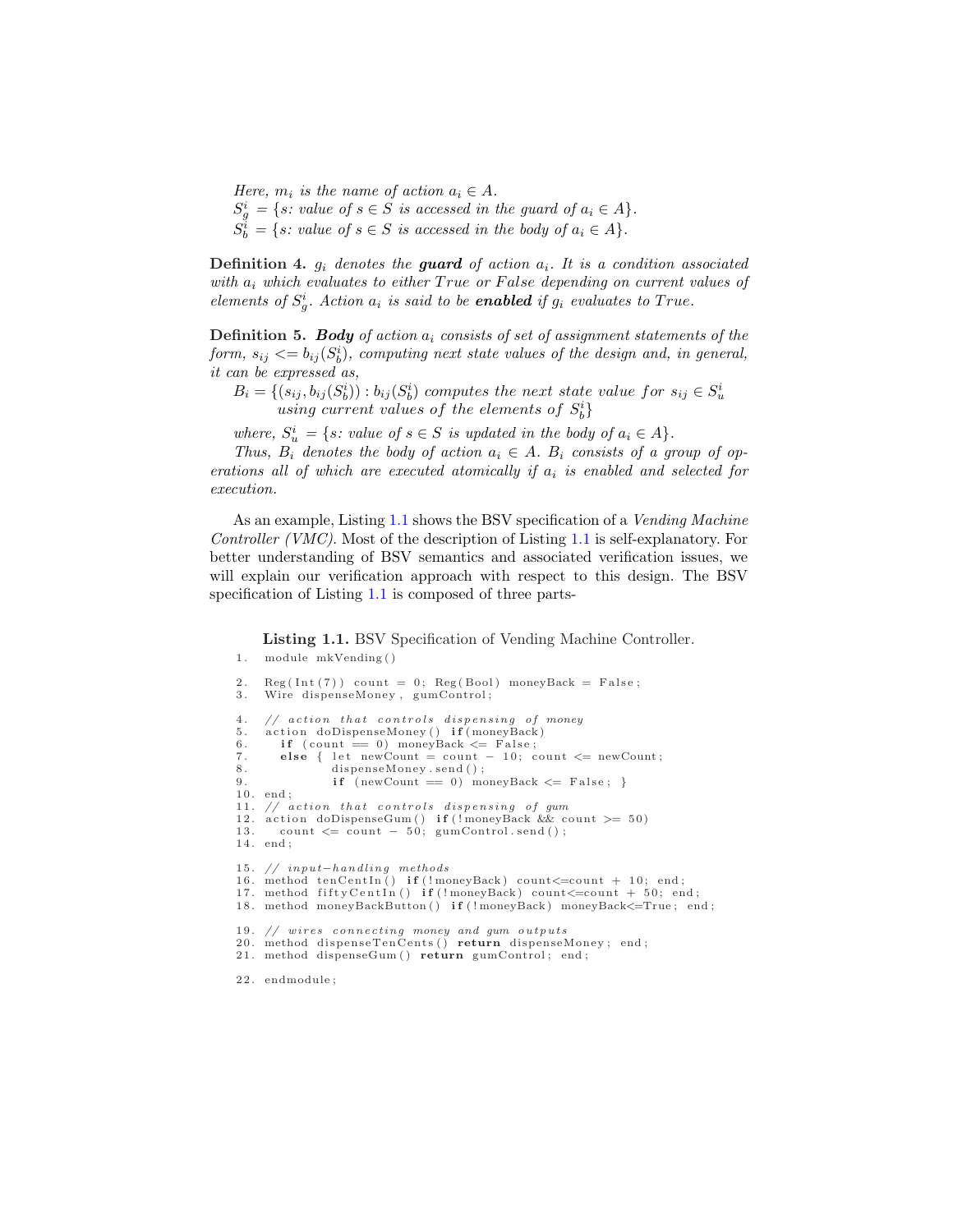- 1. State elements, count and moneyBack (Line 2), that correspond to the registers of the design.
- 2. Atomic Actions, *doDispenseMoney* (Line 4-10) and *doDispenseGum* (Line 11-14), that perform computations and update the state elements of the design when their guards (shown with if clause) evaluate to True. Action *doDispenseMoney* controls the dispensing of the money whereas *doDis*penseGum controls the dispensing of gum.
- 3. Interface methods, tenCentIn, fiftyCentIn, moneyBackButton, dispense-TenCents and dispenseGum (Lines 15-21), that interact with an external module such as a testbench or other hardware design. Interface methods also behave like atomic actions but their execution is controlled by the external module.

Listing 1.1 also contains some combinational wires (Line 3) which are used for controlling the outputs of VMC. Let  $A_m \subseteq A$  be the set of actions corresponding to the interface methods of the BSV design. Thus, for the VMC specification, we have,

- $S = \{count, moneyBack\}.$
- $A = \{doDispenseMoney, doDispenseGum, tenCentIn, fiftyCentIn,$ 
	- $moneyBackButton, dispenseT enCents, dispenseGum\}.$

 $A_m = \{tenCentIn, fiftyCentIn, moneyBackButton, dispenseTenCents, dispenseGum\}.$ 



Fig. 2. Synthesis from BSV.

## 2.2 Synthesis

A given BSV specification  $S$  of a hardware design can be synthesized to generate efficient RTL code, as exemplified by *Bluespec Compiler (BSC)*, which is a commercial high-level synthesis tool based on BSV semantics [7,8]. Figure 2 shows the translation from such BSV-based description of a design to hardware. As shown in Figure 2, hardware synthesis from atomic actions can be achieved by implementing each guard and body as a combinational logic and synthesizing a control circuitry for appropriate scheduling and data-selection. BSV-based synthesis is behaviorally higher in abstraction than RTL-synthesis because it supports automatic handling of concurrency and synchronization issues (such as due to updates on the shared state elements) via atomic actions.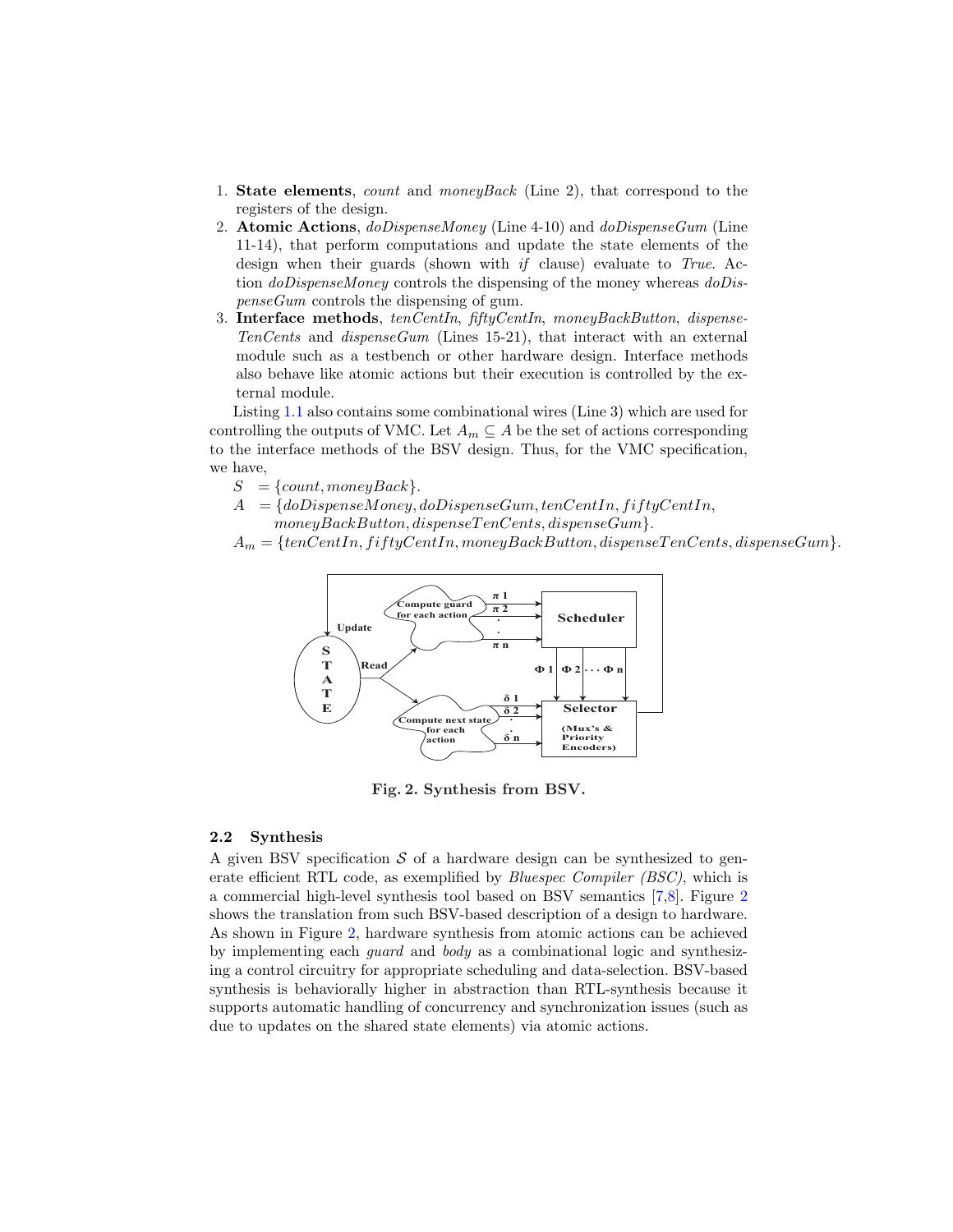#### 2.3 Scheduling of Actions

Let  $d(s_i)$  denote the domain of state element  $s_i \in S$  of the design. For hardware designs, usually  $d(s_i)$  is the Boolean domain but for BSV specification, which is at a higher level of abstraction, domains such as 32-bit integer, n-bit bit-vector, etc. can be used. For example, if  $s_i$  is an 8-bit register, then  $d(s_i) = \{0,1\}^8$ , which is a set of all possible 8-bit strings of 0s and 1s.

Lets consider a vector  $\hat{s} = \langle s_1, s_2, ..., s_k \rangle$  of the state elements of the design. Note that  $\hat{s}$  contains same elements as  $S$  and is used in this section in order to appropriately denote the state of the design for defining its behaviors. Let  $\sigma_c(\hat{s}) = \langle d_1, d_2, ..., d_k \rangle \in \Pi_{i=1}^k d(s_i)$  denote the state of the design at the end of clock cycle c. Thus,  $\sigma$  is the function which maps the state elements of the design to their respective values at some point during the design execution. A behavior of the design can be defined as a sequence of states (possibly infinite) given as,

 $\beta = (\sigma_0(\hat{s}), \sigma_1(\hat{s}), \sigma_2(\hat{s}), ..., \sigma_c(\hat{s}), ...)$  such that  $\sigma_{c+1}(\hat{s})$  results from executing actions in  $A_c \subseteq A$  in clock cycle  $(c + 1)$  when the design is in state  $\sigma_c(\hat{s})$ .

**Refinement of Behaviors -** Consider two behaviors  $\beta$  and  $\beta'$  of the design. Let  $C_{\beta}$  and  $C_{\beta'}$  denote the set of clock cycles of  $\beta$  and  $\beta'$  respectively.  $\beta'$  is said to be a refinement of  $\beta$  if  $\exists r: C_{\beta} \rightarrow C_{\beta'}$ , where r is an injective and monotonic function such that  $\forall c \in C_{\beta}, \sigma_c^{\beta}(\hat{s}) = \sigma_{r}^{\beta'}$  $^{\beta}_{r(c)}(\hat{s}).$ 

2.3.1 AOA Semantics During the execution of the design generated using BSV-based synthesis, multiple actions can get enabled in a clock cycle c. In a simple hardware schedule, one such enabled action can be randomly chosen for execution in c, thus proceeding the execution of the design in a sequential manner. The execution of the design halts when none of its actions are enabled in some clock cycle. We call such a sequential execution semantics where only one action is randomly chosen for execution in each clock cycle as Any One Action (AOA) Semantics.

Behavior in AOA Semantics - Behavior of the design in AOA Semantics can be given as,

 $\beta^{AOA} = (\sigma_0(\hat{s}), \sigma_1(\hat{s}), \sigma_2(\hat{s}), ..., \sigma_c(\hat{s}), ...)$  such that  $\sigma_{c+1}(\hat{s})$  results from executing actions in  $A_c \subseteq A$ ,  $|A_c| = 1$ , in clock cycle  $(c + 1)$  when the design is in state  $\sigma_c(\hat{s})$ .

2.3.2 Concurrent Semantics In spite of being behaviorally correct, the sequential execution of just one action in each clock cycle as per AOA Semantics is undesirable from latency point of view, especially for designs containing large number of actions. Thus, in a hardware implementation  $R$ , synthesized from specification S, multiple enabled set of actions  $A_c \subseteq A$ ,  $|A_c| \geq 1$ , can be allowed to execute concurrently in a clock cycle c provided the atomicity of actions in  $A_c$  is maintained. This means that, in implementation  $R$ , behavior of the design resulting from concurrent execution of actions in  $A_c$  should be equivalent to at least one sequential behavior of actions in  $A_c$  based on AOA Semantics. We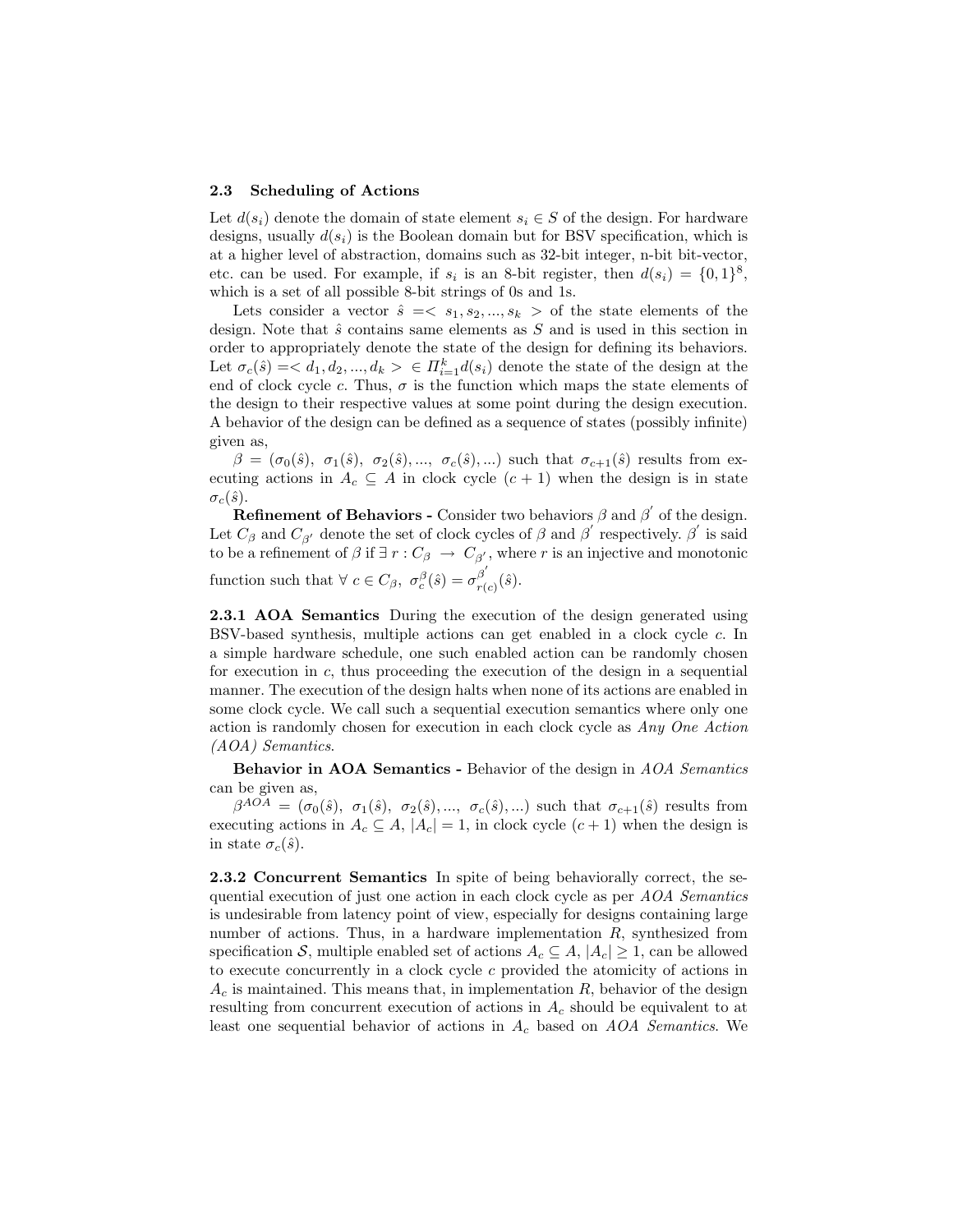call such a scheduling semantics where multiple actions are allowed to execute concurrently in a single hardware clock cycle as Concurrent Semantics.

Conflicting Actions - In hardware generated from BSV-based synthesis, maintaining such atomicity among various actions belonging to  $A_c$  may lead to complicated combinational circuit. To avoid this, a notion of conflict is introduced. An example of a conflict is two actions updating the same hardware register; that is, two actions  $a_i, a_j \in A$  can be said to be conflicting with each other if  $S_u^i \cap S_u^j \neq \phi$ . Other kinds of conflicts can also exist within two actions of the design, thus forbidding the concurrent execution of those actions. In general, two actions are considered to be conflicting with each other if executing their operations in the same clock cycle is undesirable for pragmatic reasons (like long critical paths, write-write conflicts, complicated hardware analysis, etc.). In the synthesized circuit, such restrictions are enforced using small overhead logic.

For example, for VMC, actions *doDispenseGum, tenCentIn* and *fiftyCentIn* conflict with each other since they all update register count. In case two or more conflicting actions are enabled in the same clock cycle, a notion of priority is used to decide which of those actions should be executed in that cycle. A higher priority action is always chosen for execution over all the other lower priority conflicting actions. Let  $C(i, j)$  represent a function which returns True if two actions  $a_i, a_j \in A$  conflict with each other, and False otherwise. Then,  $C_i = \{ a_i : C(i, j) = True; a_j \in A \text{ has higher priority than } a_i \in A \}$  denotes the set of actions conflicting with  $a_i$  which are preferred for execution over  $a_i$ .

Sequential Ordering - In order to generate appropriate scheduling and control logic that maintains the atomicity of various actions of a design executing within the same clock cycle, BSV-based synthesis involves constructing (at compile time) a single sequential ordering  $S_{order}$  of all actions belonging to A of specification S. Lets define a relation  $\lt_s$  among any two actions  $a_i, a_j \in A$ ,  $C(i, j) = False$ , such that  $a_i <_s a_j$  holds if concurrent execution of  $a_i$  and  $a_j$  in a single clock cycle is equivalent to executing  $a_i$  followed by  $a_j$  in two consecutive clock cycles each executing just one action. For VMC, actions doDispenseGum and *moneyBackButton* can be executed concurrently since their concurrent execution is equivalent to the following sequential ordering-  $doDispenseGum$ , moneyBackButton. This can be denoted as:  $doDispenseGum <sub>s</sub> moneyBackButton.$ 

To construct  $S_{order}$ , transitivity property of relation  $\lt_s$  is used and cycles are broken appropriately during the synthesis process. For VMC, one such possible ordering  $S_{order}$  of actions is given as - tenCentIn, fiftyCentIn, doDispenseMoney,  $doDispenseGum$ , moneyBackButton. Note that for simplification, we ignore actions *dispenseTenCents* and *dispenseGum* in this ordering since these actions neither perform any computations nor change the state of the design.

**Behavior in Concurrent Semantics -** For an implementation  $R$ , which is synthesized from specification  $S$  based on *Concurrent Semantics*, a behavior of the design can be defined as,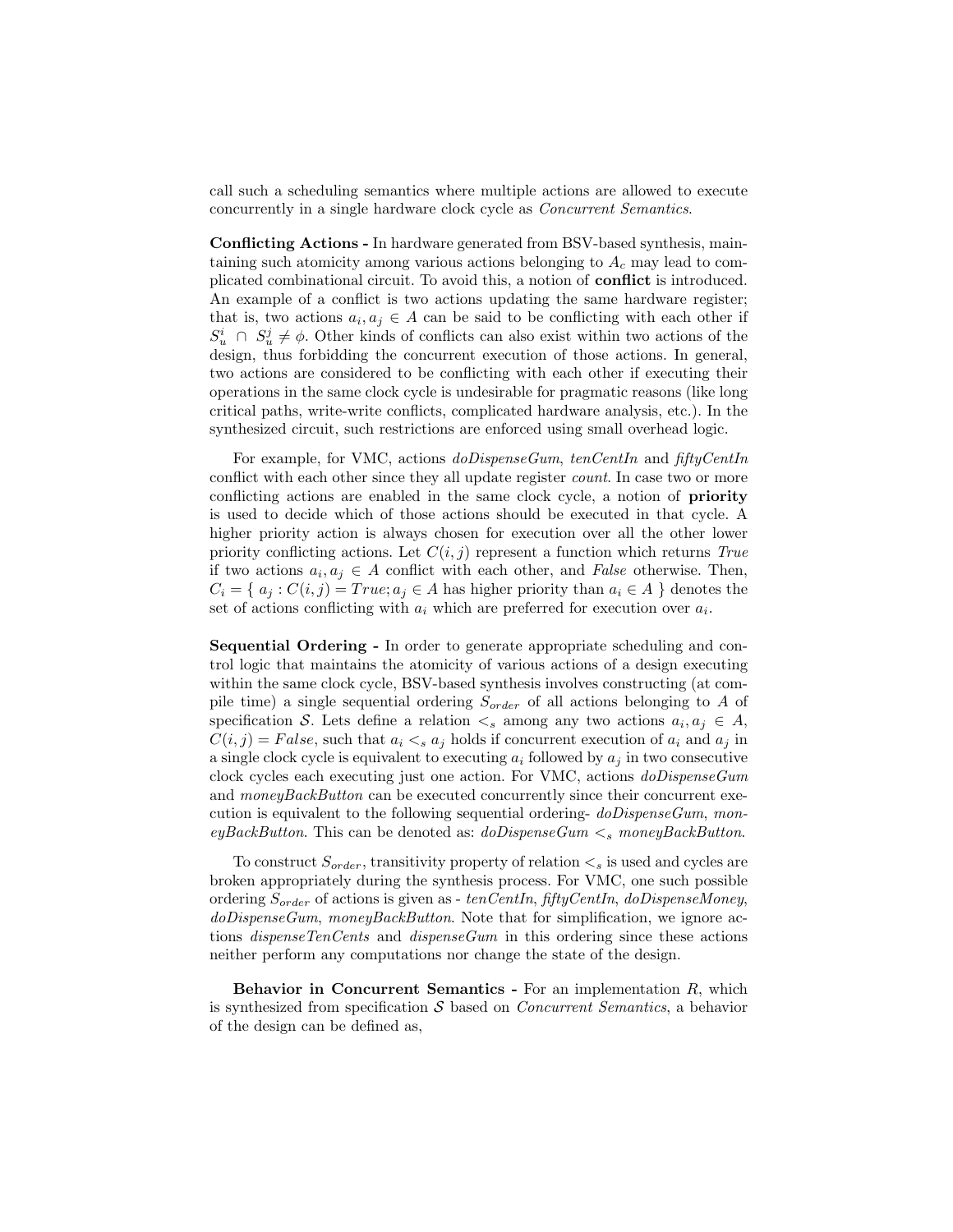$\beta^R = (\sigma_0(\hat{s}), \sigma_1(\hat{s}), \sigma_2(\hat{s}), ..., \sigma_c(\hat{s}), ...)$ , such that -

(1)  $\sigma_{c+1}(\hat{s})$  results from executing actions belonging to  $A_c \subseteq A$  in clock cycle  $(c+1)$  when the design is in state  $\sigma_c(\hat{s})$ .

(2) If  $|A_c| > 1$ , then  $C(i, j) = False \ \forall a_i, a_j \in A_c, i \neq j$ ; that is,  $A_c$  denotes a set of non-conflicting actions.

(3)  $\beta^R$  corresponds to an equivalent behavior  $\beta_{seq}^R$  generated using the sequential ordering  $S_{order}$  of R, with just one action being executed in each clock cycle in  $\beta_{seq}^R$ .

# 3 Correctness Requirements for BSV Designs

## 3.1 AOA Semantics

Depending on what actions are selected for execution in different clock cycles, specification S of the design can consist of multiple behaviors of the form  $\beta^{AOA}$ based on AOA Semantics. Let  $\mathcal{A}_{\mathcal{S}}$  be the automaton encoding all such possible behaviors of specification S. The language of automaton  $A_{\mathcal{S}}$  is denoted by  $\mathcal{L}(\mathcal{A}_{\mathcal{S}})$ , and is said to contain all behaviors of specification S. Let EP represent the set of all essential properties of the design expressed as LTL (Linear Temporal Logic) formulae.

Correctness Requirement 1 (CR-1). The correctness constraint mandates that for S to be a valid specification of the hardware design,  $\beta^{AOA}$  should satisfy  $p, \forall \beta^{AOA} \in \mathcal{L}(\mathcal{A}_{\mathcal{S}}), \forall p \in EP$ .

#### 3.2 Concurrent Semantics

For an implementation  $R$  generated from specification  $S$  based on *Concurrent* Semantics, any behavior of the form  $\beta^R$  shown by R corresponds to an equivalent behavior  $\beta_{seq}^R$  generated using  $S_{order}$ . Let  $A_R$  be an automaton encoding all possible behaviors of the form  $\beta_{seq}^R$  shown by R.

Correctness Requirement 2 (CR-2). The correctness constraint mandates that for R to be a valid implementation of S, R should be a refinement of S. In other words, language-containment relation  $\mathcal{L}(\mathcal{A}_{\mathcal{R}}) \subseteq \mathcal{L}(\mathcal{A}_{\mathcal{S}})$  should hold.

3.2.1 Maximal Concurrent Schedule (MCS)- For latency minimization, maximal set of actions of the design can be chosen for execution in each hardware clock cycle. Such a schedule of a design can be termed as a Maximal Concurrent Schedule (MCS) and an implementation  $R_{MCS}$  of the design generated based on this schedule contains multiple different behaviors of the form  $\beta^R$  such that  $A_c = A_c^M$ , where  $A_c^M \subseteq A$  is a maximal set of non-conflicting actions scheduled for execution in clock cycle c. As mentioned earlier, each behavior  $\beta^R$  corresponds to an equivalent behavior  $\beta_{seq}^R$  generated using the sequential ordering  $S_{order}$  of  $R_{MCS}$ .

Let  $\mathcal{A}^{\mathcal{MCS}}_{\mathcal{R}}$  be the automaton encoding all such possible behaviors  $\mathcal{L}(\mathcal{A}^{\mathcal{MCS}}_{\mathcal{R}})$ of a hardware design under the maximal concurrent schedule. The correctness constraint requires that the language-containment relation  $\mathcal{L}(\mathcal{A}_{\mathcal{R}}^{\mathcal{MCS}}) \subseteq \mathcal{L}(\mathcal{A}_{\mathcal{S}})$ should hold; that is,  $R_{MCS}$  should be a refinement of specification S of the design. BSC performs automatic concurrent scheduling of hardware designs, and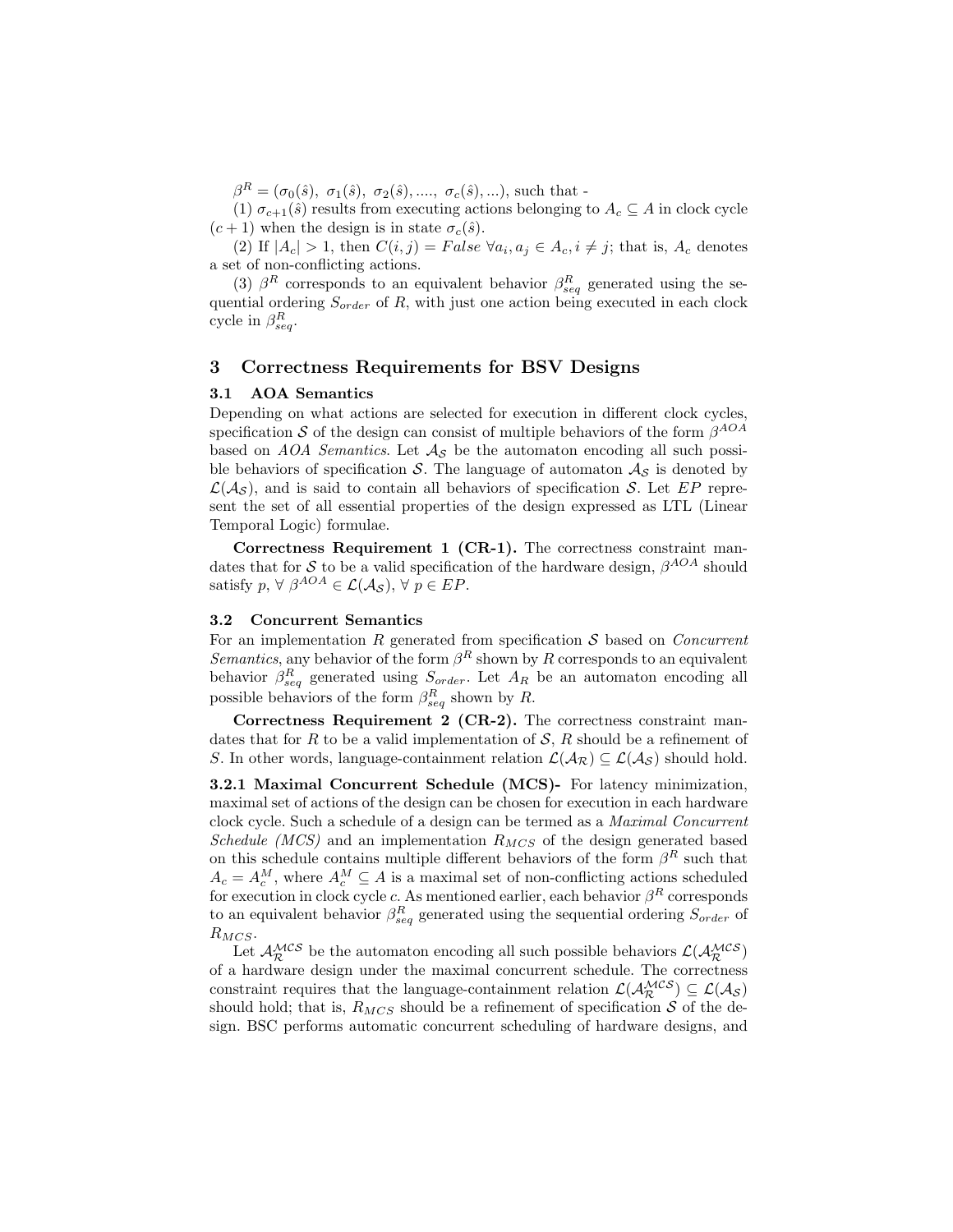generates RTL code adhering to one such maximal concurrent refinement which satisfies  $\mathcal{L}(\mathcal{A}_{\mathcal{R}}^{\mathcal{MCS}}) \subseteq \mathcal{L}(\mathcal{A}_{\mathcal{S}})$ . (BSV is the CAOS-style input specification language of BSC.)

3.2.2 Alternative Concurrent Schedule (ACS)- As mentioned earlier, BSC schedules maximal set of actions in each clock cycle for latency minimization. However, concurrent execution of large number of actions for improving the latency of a hardware design is usually associated with a corresponding degradation of other attributes of the design, such as its area, peak-power, etc. This might not be desirable for a design having conflicting constraints on its latency and other attributes.

In such cases, instead of executing maximal set of actions  $A_c^M$  in clock cycle  $c$ , an alternative implementation  $R_{ACS}$  of the design needs to be derived which selects only a set of actions  $A_c \subseteq A$  for execution in c such that all the constraints of the design are satisfied. Such a schedule of a design can be termed as a Alternative Concurrent Schedule (ACS). Let  $\mathcal{A}^{\mathcal{A}\mathcal{C}\mathcal{S}}_{\mathcal{R}}$  be the automaton encoding all possible behaviors  $\mathcal{L}(\mathcal{A}^{ACS}_{\mathcal{R}})$  of a hardware design corresponding to  $R_{ACS}$ . Again, the correctness constraint mandates that  $\mathcal{L}(\mathcal{A}^{ACS}) \subseteq \mathcal{L}(\mathcal{A}_S)$ ; that is, any alternative implementation  $R_{ACS}$  of a design based on such a schedule is required to be a refinement of specification  $S$  of the design.

### 3.3 Comparing Two Implementations

Two different implementations of a BSV-based design differ in their scheduling of the actions of the design. In general, an implementation  $R$  of a BSV specification  $\mathcal S$  may either enhance or restrict its set of behaviors as compared to some other implementation  $R'$ . However, as mentioned earlier, all behaviors of R and R' should conform to the set of behaviors  $\mathcal{L}(\mathcal{A}_{\mathcal{S}})$  of the specification S, thus satisfying  $\mathcal{L}(\mathcal{A}_{\mathcal{R}}) \subseteq \mathcal{L}(\mathcal{A}_{\mathcal{S}})$  and  $\mathcal{L}(\mathcal{A}_{\mathcal{R}'}) \subseteq \mathcal{L}(\mathcal{A}_{\mathcal{S}})$ .



Fig. 3. Language-Containment Relationships.

Furthermore, depending on the design requirements, in some cases it might also be desirable to show that R' is a refinement of R; that is,  $\mathcal{L}(\mathcal{A}_{\mathcal{R}'}) \subseteq \mathcal{L}(\mathcal{A}_{\mathcal{R}})$ holds as shown in Figure  $3(A)$ . For other cases, relation shown in Figure  $3(B)$ may hold.

Correctness Requirement 3 (CR-3). For two different valid implementations R and R' of specification S, R' is a refinement of R iff  $\mathcal{L}(\mathcal{A}_{\mathcal{R}'}) \subseteq \mathcal{L}(\mathcal{A}_{\mathcal{R}})$ .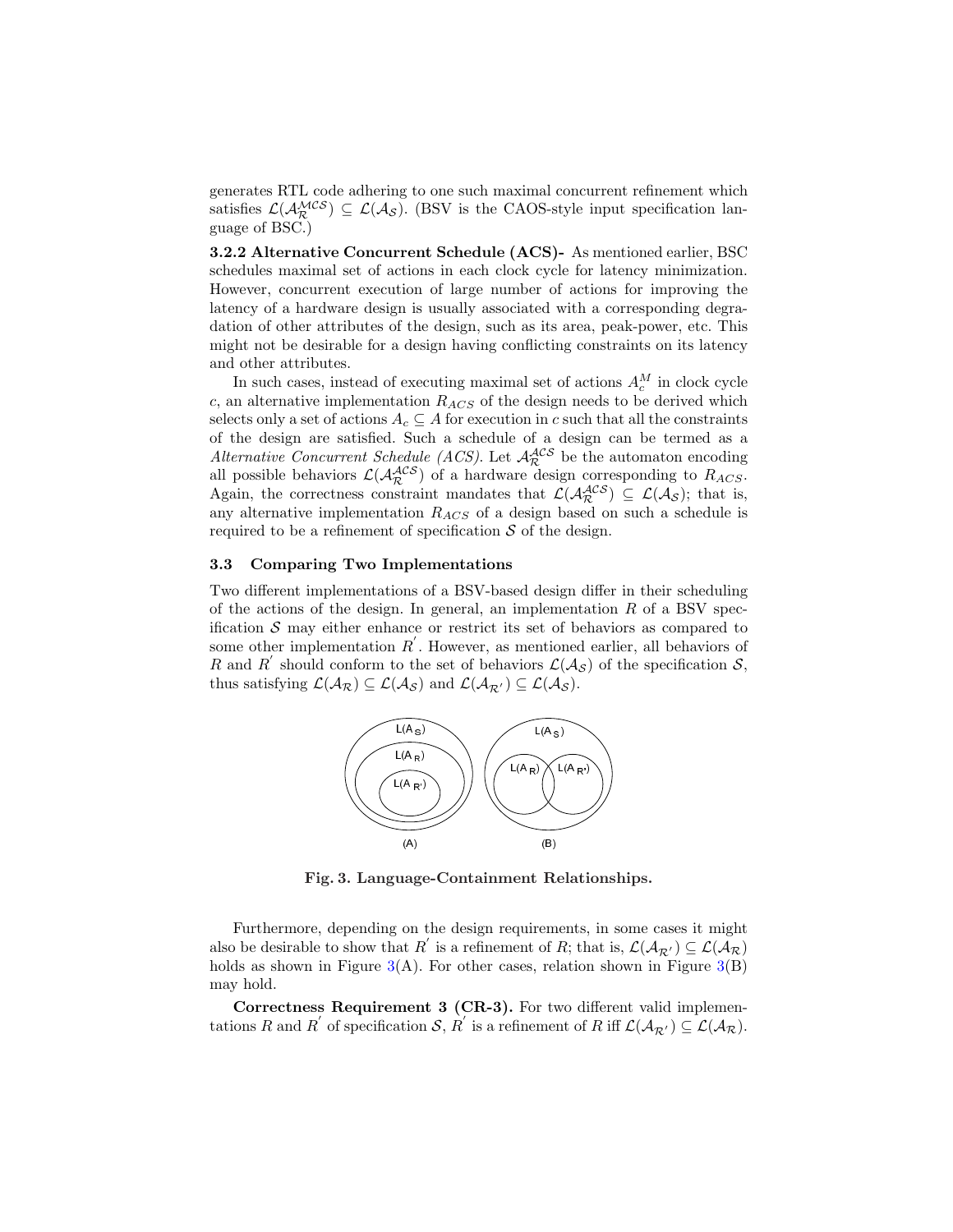# 4 Converting BSV Model to PROMELA model

Atomicity as well as priority of operations are important concepts in BSV which are also well supported in PROMELA. Moreover, as demonstrated by our approach, different hardware scheduling semantics can also be efficiently modeled in PROMELA using various constructs of the language [1]. Hence, PROMELA can be used for modeling the desired semantics of BSV designs, thus providing a path for verification of such designs using SPIN at a level of abstraction above RTL.

#### 4.1 Generating PROMELA Variables and Processes

PROMELA model  $M$  of a system consists of a set V of variables and a set P of processes (P includes the 'init' process) used to describe the system. Given a BSV specification  $S$  of a hardware design, we present Algorithm  $GenPROMELA$ (Figure 4) to generate PROMELA model  $M$  corresponding to  $S$ . Algorithms  $GenVARS, GenPROCS$  and  $GenProcCycle$  which are used by Algorithm  $Gen-$ PROMELA are shown in the Appendix.

ALGORITHM:  $GenPROMELA$ . INPUT: BSV Specification  $S$ . OUTPUT: PROMELA model M.

- 1. Initialize  $V = \phi$ ,  $P = \phi$ . (Note: V and P are sets of variables and processes of PROMELA model  $M$  respectively.)
- 2. Using Algorithm  $GenVARS$  (Appendix Figure 7), generate the set of variables V for  $M$  using  $S$ .
- 3. Using Algorithm GenPROCS (Appendix Figure 8), generate the set of processes P for M using S and V. For each action of S, a corresponding process is generated in M.
- 4. In order to model the hardware behavior in PROMELA, use Algorithm  $GenProcCycle$  (Appendix - Figure 9) to generate a process  $pr$  (whose execution will denote the start of a hardware cycle) using  $S$ ,  $V$  and  $P$ . Add  $pr$  to  $P$ .
- 5. Using V and P, generate PROMELA 'init' process which initializes all variables in  $V$  and instantiates all processes in  $P$ . Add 'init' to  $P$
- 6. Output PROMELA model  $M$  whose sets of variables and processes are denoted by  $V$  and  $P$  respectively.

Fig. 4. Algorithm for generating PROMELA model from BSV specification.

# 4.2 Adding Scheduling Information to PROMELA Model

Algorithm  $GenPROMELA$  (Figure 4) generates sets of variables and processes for PROMELA model  $M$  which corresponds to specification  $S$ . For modeling a particular hardware execution semantics in PROMELA, a new model  $\mathcal{M}_f$ needs to be generated by enhancing model  $M$  with the corresponding hardware scheduling information.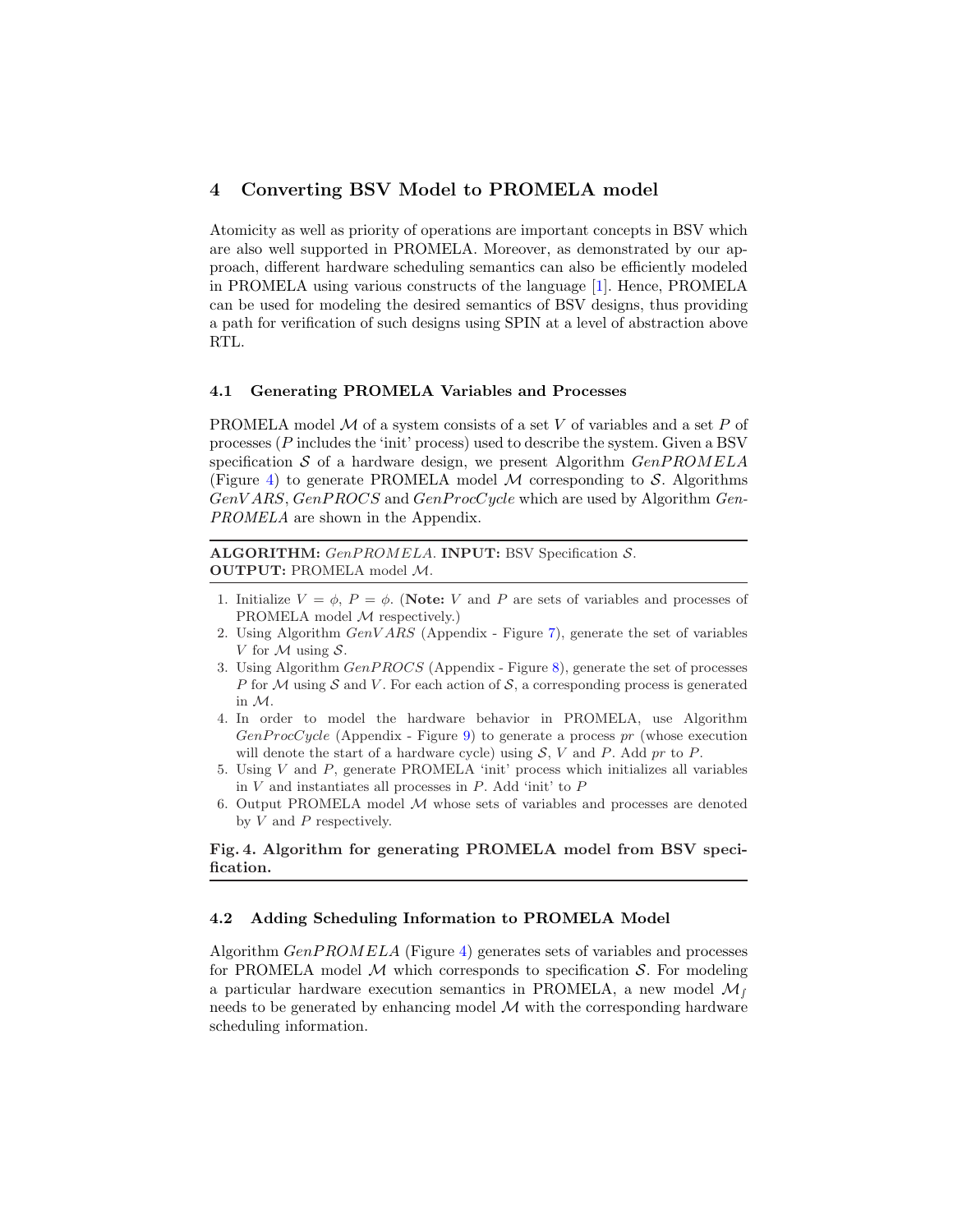AOA Semantics In order to model a schedule based on AOA Semantics in PROMELA, we present Algorithm  $AddSeqSched$  (Appendix - Figure 10). The algorithm enhances PROMELA model  $M$  generated by Algorithm Gen-PROMELA such that during the execution of the model, 'start of cycle' process (whose execution denotes the start of a new hardware clock cycle) is executed after every execution of any other process of the model. The generated model  $\mathcal{M}_f$ accurately models the behaviors  $\mathcal{L}(\mathcal{A}_{\mathcal{S}})$  of specification S as per AOA Semantics.

Concurrent Semantics During the BSV-based synthesis, a sequential ordering  $S_{order}$  of the actions of the design is generated to which any concurrent execution of actions will correspond. Given such an ordering  $S_{order}$  for an implementation R, we present an Algorithm AddConcSched (Appendix - Figure 11), which generates model  $\mathcal{M}_{\ell}$  by enhancing PROMELA model  $\mathcal{M}$  (generated by Algorithm  $GenPROMELA$  shown in Figure 4) with the scheduling information of implementation R. Note that behaviors of model  $\mathcal{M}_f$  correspond to all possible behaviors  $\mathcal{L}(\mathcal{A}_{\mathcal{R}})$  of R.

Algorithm AddConcSched is generic in the sense that it can model any particular schedule (MCS as well as ACS) of a design based on Concurrent Semantics. For this, it takes ordering  $S_{order}$  corresponding to R, and maximum number of actions allowed to execute concurrently in  $R$  as inputs. In order to model the hardware behavior, after every execution of 'start\_of\_cycle' process, Algorithm  $AddConcSched$  checks each process for execution based on  $S_{order}$  until maximum number of processes have executed.

#### 4.3 Sample PROMELA Models

In the Appendix (Listings 1.2 and 1.3), we show generated PROMELA models corresponding to the implementations of VMC specification of Listing 1.1. Listings 1.2 and 1.3 show two PROMELA models - one corresponding to the implementation  $R_{MCS}$  which executes maximal set of actions in a single clock cycle, and another corresponding to implementation  $R_{ACS}$  based on an alternative schedule which executes only one action as per a sequential ordering.

These models are generated using Algorithm  $GenPROMELA$  (Figure 4) and Algorithm AddConcSched (Appendix - Figure 11). Both the PROMELA models are shown in Listings 1.2 and 1.3 using appropriate markings for implementation-specific lines of code. These models consist of multiple processes including the PROMELA 'init' process and five other processes corresponding to different actions of the VMC specification. Not all processes could fit in Listing 1.2 so the remaining ones are shown in Listing 1.3. The main characteristics of such a conversion process that translates a given BSV model into corresponding PROMELA model are -

1. Each action of a BSV design with its corresponding guard and operations is modeled as a process in PROMELA model. Moreover, as shown in Listing  $1.2$ , set of variables V (corresponding to the state elements of VMC)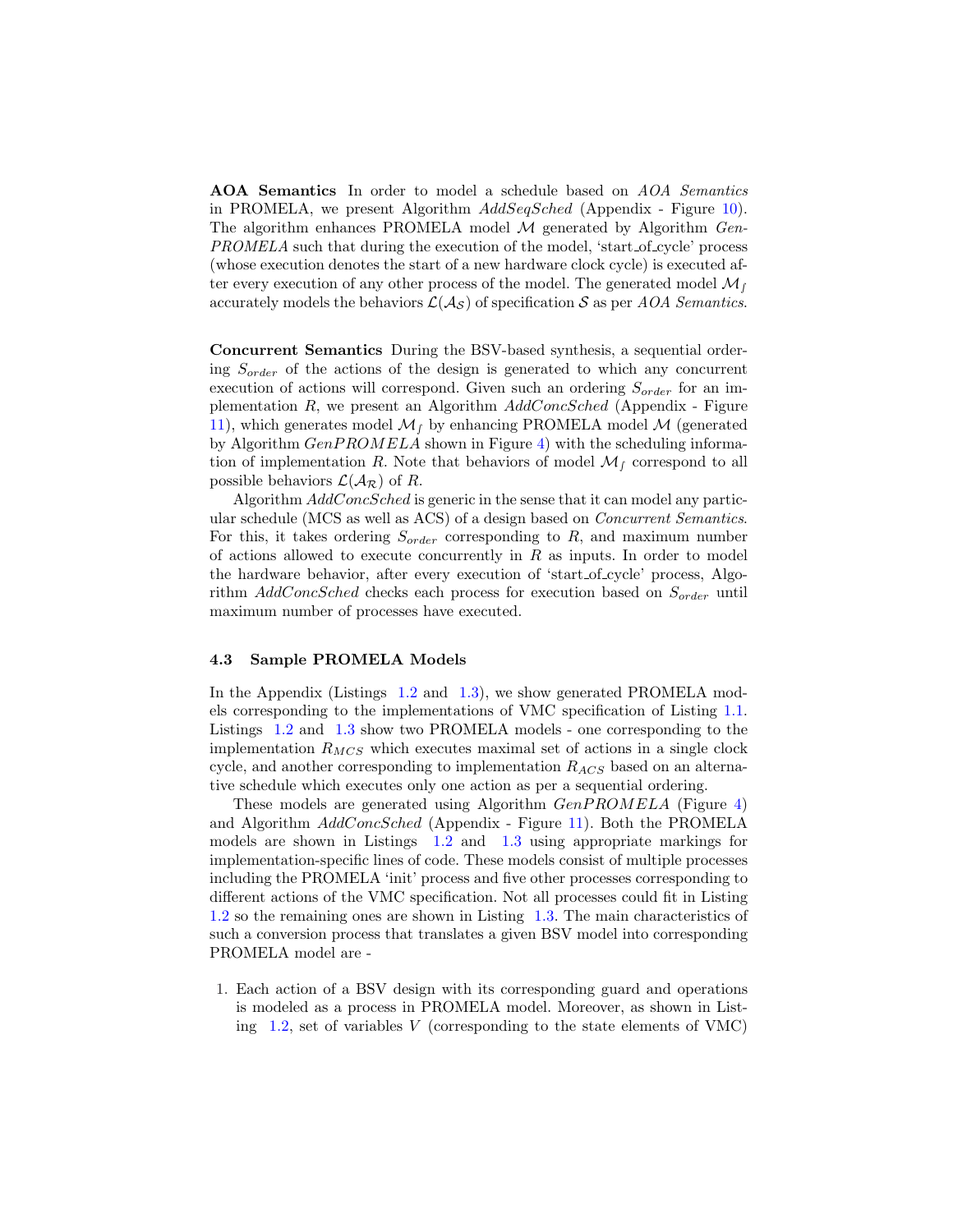are declared in the beginning of the PROMELA code. Variables  $count\_old$ , action fired and one action fired are used for verification purposes.

In order to model the atomicity of operations of an action, PROMELA construct 'atomic' is used [1]. This avoids the interleaving of operations of various processes, which is consistent with BSV semantics and aids in faster verification. Also, 'do', which is a repetition construct in  $PROMELA$  [1], is used for forwarding the execution of processes as in the real hardware (cycle by cycle).

- 2. In order to model the hardware behavior, an extra process named 'start of cycle' is generated as shown in Listing 1.3. This process denotes the start of a hardware clock cycle and reads inputs, if any, from environment external to the design (like a testbench or another hardware design). For VMC, such external inputs are read in variables  $tenCentIn$ ,  $fittvCentIn$  and moneyBackButton. These variables are used to signal if processes  $IFC\text{-}tenCentIn$ ,  $IFC_fftyCentIn$  and  $IFC_moneyBackButton$  which correspond to interface methods of the VMC specification are executed or not.
- 3. For processes which do not correspond to interface methods, the execution is dependent on a condition which contains logic related to the guard of the corresponding action of the design, as well as logic based on the conflicts with other higher priority actions. If this condition is True, then corresponding process is executed, otherwise next process in the ordering is considered for execution (as controlled by variable action and PROMELA's 'unless' construct in Listings 1.2 and 1.3).
- 4. For implementations based on Concurrent Semantics, variable named action is used to enforce a particular sequential ordering  $S_{order}$  of execution among the processes of the generated PROMELA model such that its behavior maps exactly to the concurrent hardware behavior. This is implemented using Algorithm AddConcSched (Appendix - Figure 11).

Maximal Concurrent Schedule (MCS) - As shown in Listings 1.2 and 1.3, in order to model an implementation based on MCS, each execution of a process in PROMELA code assigns a new value to variable action. The new value is assigned such that in the next step, next process in  $S_{order}$  is checked for execution. Such assignments are shown with lines of code marked as "FOR MAXIMAL CONCURRENT SCHEDULE" in Listing 1.2. In such a model, all the processes of the model are checked for execution in every clock cycle.

Alternative Concurrent Schedule (ACS) - For VMC, an implementation corresponding to MCS will execute actions doDispenseGum and money-BackButton concurrently whenever count becomes greater than 50 cents, mon $eyBack$  is False and external environment signals the execution of action moneyBackButton. However, if the peak-power constraint of the design allows only one action to execute in a single clock cycle, then an alternative implementation of the VMC specification adhering to the peak-power constraint needs to be generated. Listings 1.2 and 1.3 also show generated PROMELA model corresponding to such an implementation of VMC. For that implementation, appropriate assignments to variable action are shown with lines of code marked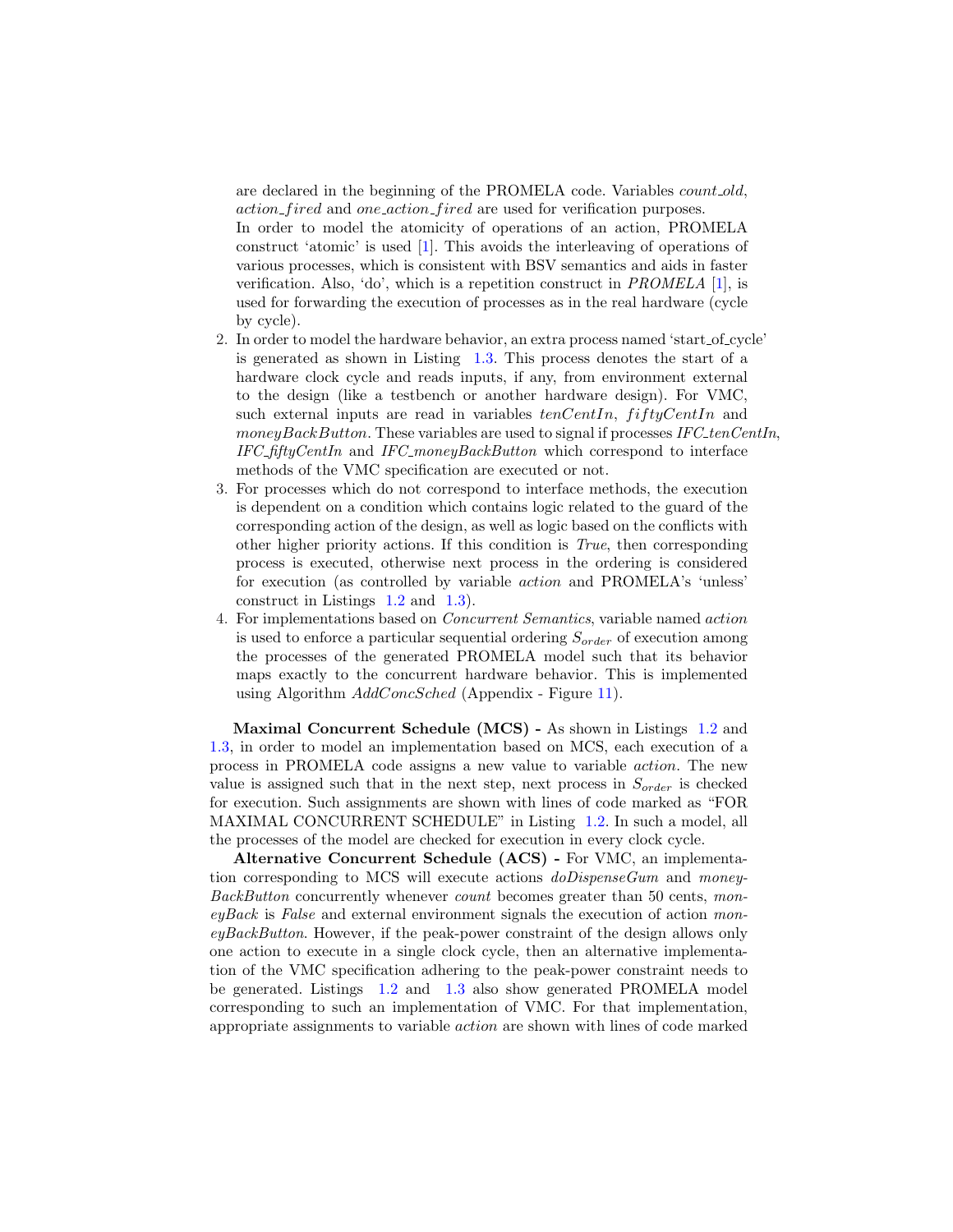as "FOR ALTERNATIVE CONC SCHEDULE". The value of variable action is updated to six in each process, thus signifying the end of a hardware clock cycle after one process executes.

Note: Enforcing a particular sequential ordering (as done in Algorithm AddConcSched) suppresses non-determinism in the behavior of the PROMELA model but is needed to model the deterministic hardware behavior. However, note that no such sequential ordering is enforced in the PROMELA model generated by Algorithm  $AddSeqSched$  (Appendix - Figure 10). In that model, execution of a single process marks the end of a hardware clock cycle, and in the next cycle, a new process is non-deterministically (and not based on a sequential ordering) executed. Thus, such a model will contain all possible behaviors  $\mathcal{L}(\mathcal{A}_S)$ of a BSV specification  $S$ .

## 5 Formal Verification using SPIN

## 5.1 Verifying Correctness Requirement 1 (CR-1)

**Proposition 1.** Given a set EP of essential properties, a BSV specification  $S$ satisfies property  $p \in EP$  iff its corresponding PROMELA model  $\mathcal{M}_{\perp}$  satisfies property  $p_m$ , where  $p_m$  is equivalent to p and is expressed with respect to  $\mathcal{M}_{\mathfrak{f}}$ .

Based on Proposition 1, a BSV specification  $S$  can be verified for *Correct*ness Requirement 1 (CR-1) mentioned in Section 3 using Algorithm  $VerfCR1$ (Figure 5).

ALGORITHM: VerfCR1. **INPUT:** 1. BSV specification  $S$ , 2. Set  $EP$  of Essential Properties. OUTPUT: Verify if S meets Correctness Requirement 1 (CR-1)?

- 1. Using Algorithm  $GenPROMELA$  (Figure 4) and Algorithm  $AddSeqSched$  (Appendix - Figure 10), generate a PROMELA model M<sup>∫</sup> based on AOA Semantics using  $S$ .
- 2. Initialize  $EP_m = \phi$ .
- 3. For each property  $p \in EP$ 
	- (a) Convert p into  $p_m$  such that  $p_m$  is an LTL formula expressed with respect to  $\mathcal{M}_f$  (using variable set V of  $\mathcal{M}_f$ ).
	- (b) Add  $p_m$  to  $EP_m$ .
- 4.  $\forall p_m \in EP_m$ , perform verification of  $\mathcal{M}_f$  against  $p_m$  using SPIN.
- 5. If verification is successful  $\forall p_m \in EP_m$ , then S meets Correctness Requirement 1.

Fig. 5. Algorithm for Verifying Correctness Requirement 1.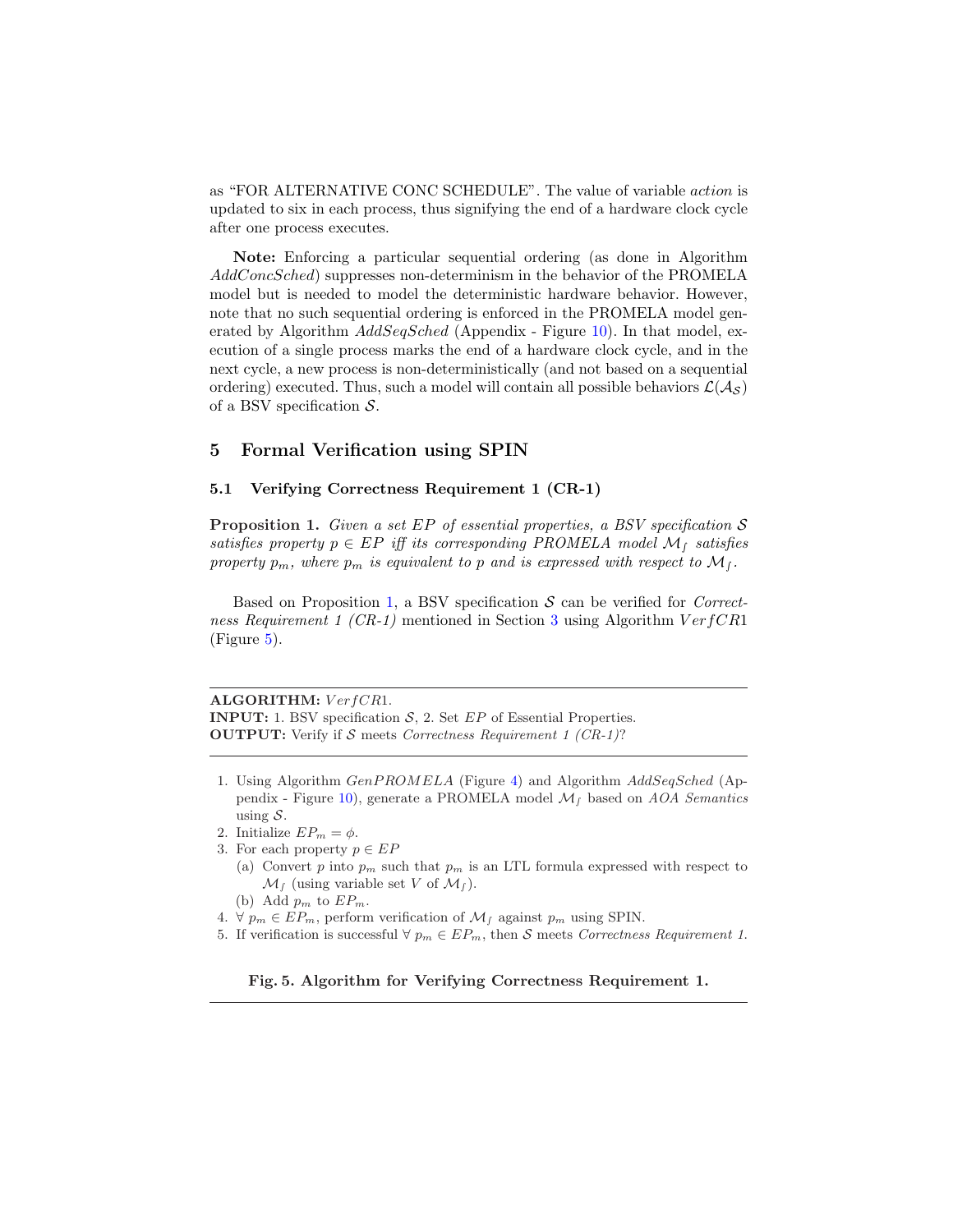## ALGORITHM: VerfLangCont. **INPUT:** 1. BSV specification  $S$ , 2. Implementation  $R$  of  $S$ . **OUTPUT:** Verify if  $\mathcal{L}(\mathcal{A}_{\mathcal{R}}) \subseteq \mathcal{L}(\mathcal{A}_{\mathcal{S}})$  holds or not?

- 1. Using Algorithm  $GenPROMELA$  (Figure 4), generate PROMELA model  $\mathcal{M}^{\mathcal{R}}$ for implementation  $R$ . Let  $V$  and  $P$  denote the set of variables and processes corresponding to  $\mathcal{M}^{\mathcal{R}}$  respectively.
- 2. Initialize  $LTL_S = True$ .
- 3. For each process  $pr \in P$ , such that  $pr \equiv (m, B, g)$  corresponds to an action  $a \in A$ ,
	- (a) Generate a set NSV of all next state values in  $\mathcal{M}^{\mathcal{R}}$  that are possible according to the behaviors of S (AOA Semantics) when g becomes True in  $\mathcal{M}^{\mathcal{R}}$ . (Note: Only next state values in  $\mathcal{M}^{\mathcal{R}}$  corresponding to the execution of an action in  $S$  needs to be captured. For this, in order to signify the execution of a process in  $\mathcal{M}^{\mathcal{R}}$ , value of variable *action\_fired* in V can be checked to be *True*.)
	- (b) Generate an LTL property expression  $LTL_p$  of the form  $LTL_p \equiv ([] (g \rangle$  $X(\parallel NSV$ )), where ( $\parallel NSV$ ) is *True* only when at least one of the elements of NSV is True, and False otherwise.
	- (c)  $LTL_S = LTL_S$  &&  $LTL_p$ .
- 4. Optimize  $LTL_S$  to reduce the number of different LTL expressions while retaining all its behaviors. (Note: At this stage,  $LTL_S$  contains all possible behaviors of S with respect to the state in  $\mathcal{M}^{\mathcal{R}}$ .)
- 5. Using Algorithm AddConcSched (Appendix Figure 11), generate PROMELA model  $\mathcal{M}_f^{\mathcal{R}}$  using  $\mathcal{S}, \mathcal{M}^{\mathcal{R}}$  and  $R$ .
- 6. Using SPIN's LTL Property Manager, perform verification of  $\mathcal{M}_f^{\mathcal{R}}$  against  $LTL_S$ . If verification is successful, then  $\mathcal{L}(\mathcal{A}_{\mathcal{R}}) \subseteq \mathcal{L}(\mathcal{A}_{\mathcal{S}})$  holds, otherwise not.

Fig. 6. Algorithm for Proof of Language Containment.

## 5.2 Verifying Correctness Requirement 2 (CR-2)

**Proposition 2.** Given a BSV specification  $S$  and its implementation  $R$ ,  $R$  is a refinement of S iff  $\mathcal{M}_{\int}^{\mathcal{R}}$  is a refinement of  $\mathcal{M}_{\int}^{\mathcal{S}}$ , where  $\mathcal{M}_{\int}^{\mathcal{R}}$  and  $\mathcal{M}_{\int}^{\mathcal{S}}$  are corresponding PROMELA models of R and S respectively.

Based on Proposition 2, an implementation R of a BSV specification  $S$  can be verified for Correctness Requirement 2 (Section 3) using Algorithm VerfLang-*Cont* (Figure 6). Algorithm  $VerflangCont$  generates PROMELA model  $\mathcal{M}_f^R$ for implementation R. It also generates an LTL specification  $LTL_S$  encoding all the behaviors  $\mathcal{L}(\mathcal{A}_{\mathcal{S}})$  of specification S (based on AOA Semantics) with respect to the state in  $\mathcal{M}_{\mathcal{L}}^{\mathcal{R}}$ . Such LTL specifications are generated in the style of TLA [10] (as an example, see Appendix - Listing 1.4 which is explained later) because BSV specifications are written in terms of actions and not explicitly in terms of the state of the design. However, note that Algorithm  $VerfLangCont$  only encodes the safety properties and not the liveness assumptions in the generated LTL specification  $LTL<sub>S</sub>$ . This is because we are interested in showing that safety properties encoded in  $LTL_S$  also hold in implementation R. In other words, R is a refinement of  $S$ .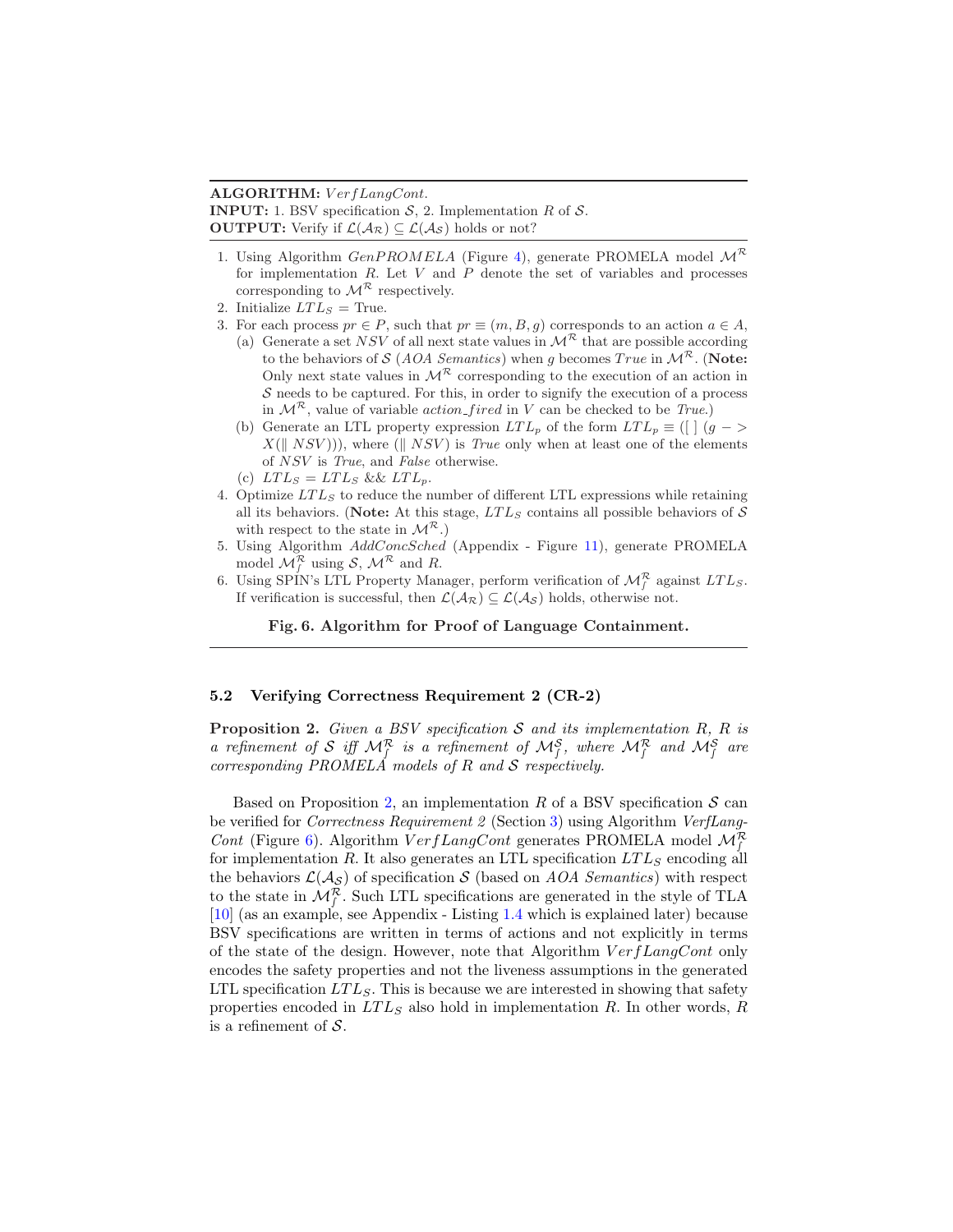Using SPIN's LTL Property Manager, model  $\mathcal{M}^{\mathcal{R}}_f$  is then verified against  $LTL_S$  for ensuring the language-containment relation  $\mathcal{L}(\mathcal{A}_{\mathcal{R}}) \subseteq \mathcal{L}(\mathcal{A}_{\mathcal{S}})$ . This allows using SPIN for proving strong language-containment relationships for BSV designs.

#### 5.3 Verifying Correctness Requirement 3 (CR-3)

**Proposition 3.** Given two different implementations R and R' of a BSV specification S, R' is a refinement of R iff  $\mathcal{M}^{\mathcal{R}'}_{\mathsf{f}}$  $_{\int}^{\mathcal{R}}$  is a refinement of  $\mathcal{M}^{\mathcal{R}}_{\int}$ , where  $\mathcal{M}^{\mathcal{R}}_{\int}$ and  $\mathcal{M}_f^{\mathcal{R}}$  are corresponding PROMELA models of  $R^{'}$  and  $R$  respectively.

Based on Proposition 3, Algorithm  $VerflangCont$  (Figure 6) can also be used to verify Correctness Requirement 3 (Section 3). For this, all the steps of the Algorithm  $VerflangCont$  remain same except that the inputs to the algorithm in this case will be implementations R and  $\overrightarrow{R}$  (instead of specification  $\overrightarrow{S}$  and R as shown in Figure  $6$ ). Consequently, the algorithm will verify PROMELA model of implementation  $R'$  against the LTL specification encoding all the behaviors of implementation R with respect to state in  $R'$ .

## 5.4 Sample Experiments

I. We used Algorithm  $VerflangCont$  (Figure 6) to successfully verify the language-containment relations  $\mathcal{L}(\mathcal{A}^{\mathcal{MCS}}_{\mathcal{R}}) \subseteq \mathcal{L}(\mathcal{A}_{\mathcal{S}})$  and  $\mathcal{L}(\mathcal{A}^{\mathcal{ACS}}_{\mathcal{R}}) \subseteq \mathcal{L}(\mathcal{A}_{\mathcal{S}})$ among VMC specification of Listing 1.1 and its implementations  $R_{MCS}$  and  $R_{ACS}$ , shown in Appendix in Listings 1.2 and 1.3.

Listing 1.4 in Appendix shows the LTL specification  $LTL_S$  generated by Algorithm  $VerflangCont$ , which corresponds to all behaviors  $\mathcal{L}(\mathcal{A}_{\mathcal{S}})$  of the VMC specification. In Listing 1.4, variables *count\_old, action\_fired* and *one\_action\_fired* are used for expressing  $LTL_S$  with respect to the state in the PROMELA models of Listings  $1.2$  and  $1.3$  as follows -

- 1. *count old* stores the old value of *count* at the start of every process and is used in  $LTL<sub>S</sub>$  to compare any updates on the value of *count* (during the execution of the process) with the old value.
- 2. action-fired and one action-fired are used in  $LTL_S$  to check the state of the PROMELA model at points (just after a process has executed its atomic block) which map to the state changes during the execution of the BSV design.

**II.** We also used Algorithm  $VerflangCont$  to verify if  $\mathcal{L}(\mathcal{A}_R^{MCS}) \subseteq \mathcal{L}(\mathcal{A}_R^{ACS})$ holds for VMC.

**Result** - Verification done by SPIN proved that  $\mathcal{L}(\mathcal{A}_{\mathcal{R}}^{\mathcal{MCS}}) \subseteq \mathcal{L}(\mathcal{A}_{\mathcal{R}}^{\mathcal{ACS}})$  does not hold for VMC, and pointed out a behavior shown by  $R_{MCS}$  which is not shown by  $R_{ACS}$ . This behavior corresponds to the case when *count*  $\geq 100$  holds, moneyBack is False and external environment signals the execution of action moneyBackButton (assuming actions  $tenCentn$  and fiftyCentIn are not signalled to execute). In such a state, the behaviors of the two implementations  $R_{MCS}$ and  $R_{ACS}$  differ as follows-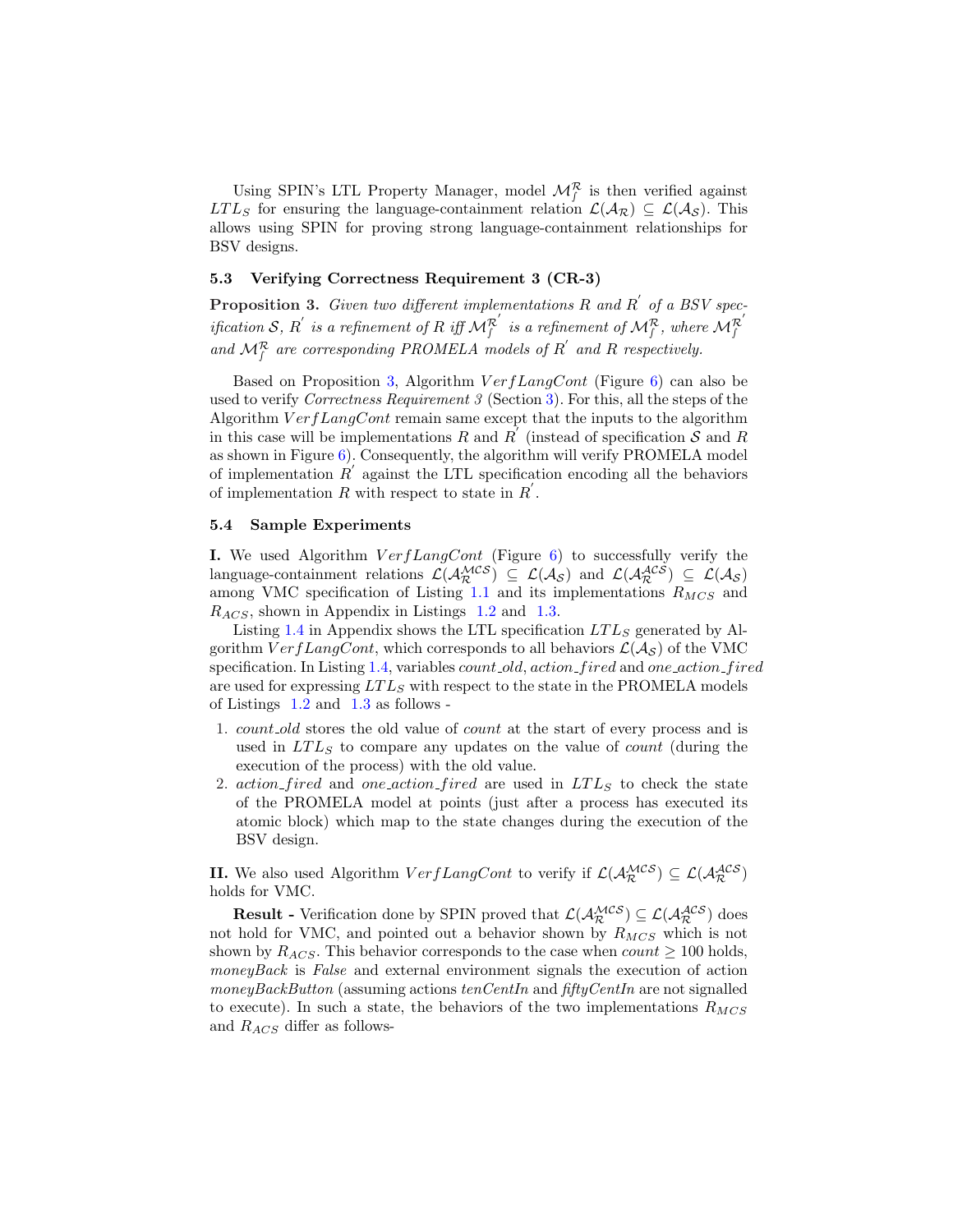- 1.  $R_{MCS}$  (to which the generated PROMELA model corresponds) executes actions doDispenseGum as well as moneyBackButton in the first clock cycle. This is followed by the execution of *doDispenseMoney* in the next clock cycle.
- 2.  $R_{ACS}$  (to which the generated LTL specification corresponds) only executes  $doDispenseGum$  in the first clock cycle. This is because  $R_{ACS}$  allows only one action to execute in a single clock cycle, and based on the sequential ordering it just executes action doDispenseGum, thus dispensing gum and reducing count by 50 cents. In the next clock cycle, count  $\geq$  50 holds and doDis $penseGum$  will be again selected for execution (assuming actions  $tenCentIn$ and  $\frac{fiftyCentIn}{fiftyCentIn}$  are not signalled to execute). Action moneyBackButton is not executed in such a behavior.

Thus, as successfully highlighted by SPIN,  $\mathcal{L}(\mathcal{A}^{\mathcal{MCS}}_{\mathcal{R}}) \subseteq \mathcal{L}(\mathcal{A}^{\mathcal{ACS}}_{\mathcal{R}})$  does not hold for VMC.

**III.** Furthermore, we used SPIN to prove that  $\mathcal{L}(\mathcal{A}^{\mathcal{ACS}}_{\mathcal{R}}) \subseteq \mathcal{L}(\mathcal{A}^{\mathcal{MCS}}_{\mathcal{R}})$  also does not hold for VMC. This implies that both implementations  $R_{MCS}$  and  $R_{ACS}$  of VMC conform to its specification but one is not a refinement of other. For some BSV designs, such relationships are acceptable because Correctness Requirement  $3$  (CR-3) (Section 3) needs to be satisfied only if required based on the design requirements. For VMC,  $R_{ACS}$  and  $R_{ACS}$  contain behaviors conforming to the specification and both implementations are acceptable.

These experiments demonstrate that the language-containment based verification approach of Algorithm  $VerflangCont$  (Figure 6) can be successfully used to compare behaviors of different implementations of BSV designs.

## 6 Summary

Verification of hardware designs at a level of abstraction above RTL aids in faster and efficient verification early in the design cycle. BSV-based high-level synthesis converts a BSV specification of a hardware design into its corresponding RTL code. However, verification of BSV designs at levels of abstraction above RTL has not been looked at until now. In this paper, we present a verification approach that provides such a verification path for BSV designs. We propose the conversion of BSV-based hardware designs into corresponding PROMELA models containing implementation-specific scheduling information. Such PROMELA models can then be verified using SPIN for their essential properties. Moreover, for stronger language-containment proofs, we propose a technique that uses SPIN to verify if a particular implementation of the BSV design is a refinement of its specification or some other implementation. We successfully used our verification techniques to check different BSV designs for correctness and language-containment based proofs.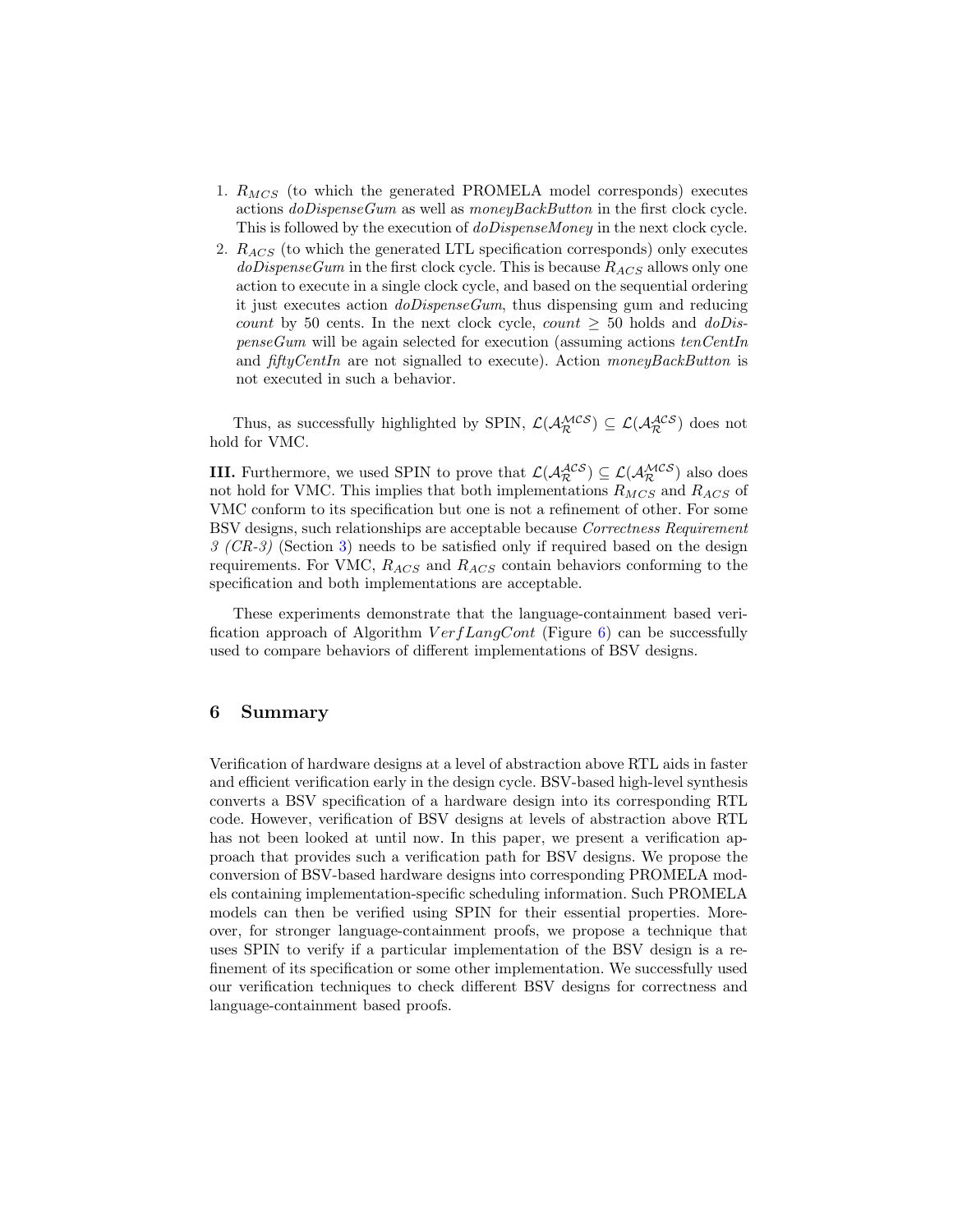# References

- 1. Holzmann, G.J.: The SPIN Model Checker. Addison Wesley (2004)
- 2. Holzmann, G.J.: The model checker SPIN. Software Engineering 23(5) (1997) 279–295
- 3. SMV: http://www-cad.eecs.berkeley.edu/~kenmcmil/
- 4. Raghunathan, A., K.Jha, N., Dey, S.: High-Level Power Analysis And Optimization. Kluwer Academic Publishers (1998)
- 5. Singh, G., Shukla, S.K.: Algorithms for Low Power Hardware Synthesis from CAOS - Concurrent Action Oriented Specifications. Special Issue of International Journal of Embedded Systems on Power/Energy/Thermal topics (IJES'07) (2007)
- 6. Singh, G., Shukla, S.K.: Low-Power Hardware Synthesis from TRS-based Specifications. International Conference on Formal Methods and Models for Codesign (MEMOCODE'06) (2006)
- 7. Hoe, J.C., Arvind: Hardware Synthesis from Term Rewriting Systems. Proceeding of VLSI'99 Lisbon, Portugal (December 1999)
- 8. Arvind, Nikhil, R., Rosenband, D., Dave, N.: High-level synthesis: An Essential Ingredient for Designing Complex ASICs. Proceedings of the International Conference on Computer Aided Design (ICCAD'04) (November 2004) 775–782
- 9. Singh, G., Schwartz, J.B., Ahuja, S., Shukla, S.K.: Techniques for Power-aware Hardware Synthesis from Concurrent Action Oriented Specifications. Journal of Low Power Electronics (JOLPE) 3(2) (August 2007) 156–166
- 10. Lamport, L.: The temporal logic of actions. ACM Transactions on Programming Languages and Systems 16(3) (May 1994) 872–923

# Appendix - Algorithms and Code Listings

#### ALGORITHM:  $GenVARS$ . IN: BSV Specification  $S$ . OUT: Set of variables  $V$ .

- 1. Initialize  $V = \phi$ . (Note: V is the set of variables of PROMELA model M.)
- 2. For each  $s \in S$  such that  $s \equiv (t, n, in)$ ,
	- (a) Construct a variable  $v \equiv (t_p, n, in)$ , where  $t_p$  is the PROMELA data-type corresponding to t.
	- (b) Construct a variable  $v_{old} \equiv (t_p, n_{old}, in)$ . (Note: During execution of model,  $v_{old}$  will be used to store old value of v.)
	- (c) Add  $v$  and  $v_{old}$  to  $V$ .
- 3. Add variables  $v_{act} \equiv$  (byte, action, n+1) and  $v_{act}^{Frd} \equiv$  (bool, action fired, False) to V, where n is the total number of actions |A| of specification  $S$ .
- 4. For each action  $a \in A_m$  (Note:  $A_m$  is the set of interface methods.)
- (a) Construct a variable  $v \equiv$  (bool, m, False), where m is the name of action a. Add  $v$  to  $V$ .
- 5. Output  $V$ .

#### Fig. 7. Algorithm for generating set of variables of PROMELA Model.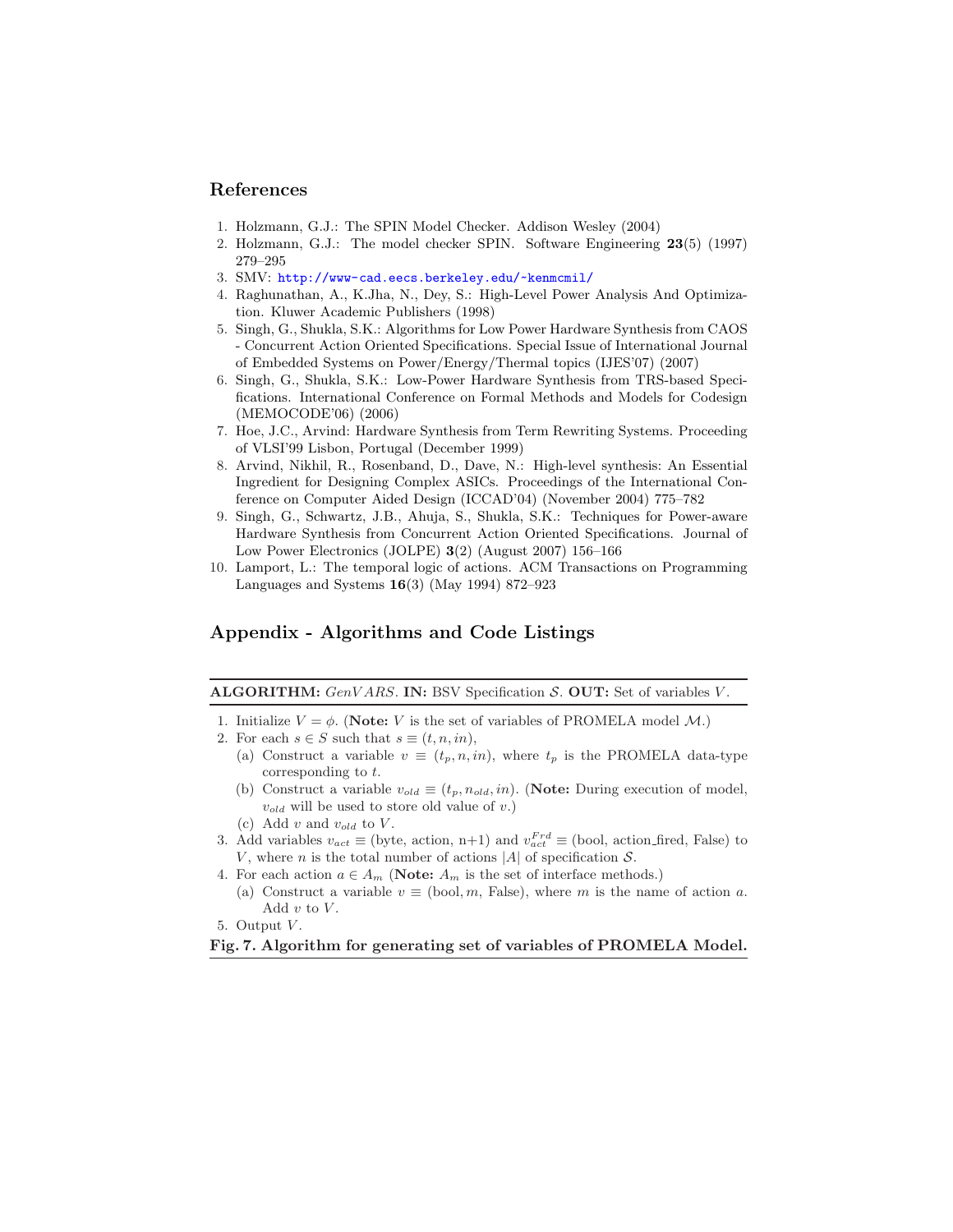ALGORITHM:  $GenPROCS$ . INPUT: 1.BSV Specification  $S$ , 2.Set of Variables  $V$ . OUTPUT: Set of processes P.

- 1. Initialize  $P = \phi$ . (Note: At the end, P will contain set of processes of PROMELA model  $\mathcal{M}$ .)
- 2. For each  $a_i \in A$ ,
	- (a) Using V, construct sets of variables  $V_g^i$  and  $V_b^i$  (with appropriate PROMELA data-types) corresponding to sets  $S_g^i$  and  $S_b^i$  of specification S respectively.
	- (b) Construct function  $g_i^P = g_i(V_g^i)$  corresponding to guard of  $a_i$ .
- 3. For each  $a_i \in A$ ,
	- (a) Initialize  $B_i^P = \phi$ ,  $B_i^{tmp} = \phi$ .
	- (b) For each  $s \in S_u^i$  such that  $s \equiv (t, n, in)$ 
		- i. Find variables  $v \equiv (t_p, n, in)$  and  $v_{old} \equiv (t_p, n_{old}, in)$  corresponding to s in set  $V$ .
		- ii. Construct a PROMELA statement  $stmt \equiv (v_{old}, v)$  denoting an assignment of the form  $v_{old} = v$ .
		- iii. Add  $s$ *tmt* to  $B_i^P$ .
	- (c) For each  $b \in B_i$  such that  $b \equiv (s, b(S_b^i))$ ,
		- i. Find a variable  $v \equiv (t_p, n, in)$  corresponding to s in set V.
		- ii. Construct a PROMELA statement  $s$ tm $t \equiv (v, b(V_b^i))$  denoting an assignment of the form  $v = b(V_b^i)$ . (Note:  $b(V_b^i)$  is constructed using types of PROMELA statements that retain corresponding meaning of  $b(S_b^i)$ .)

iii. Add stmt to  $B_i^{tmp}$ .

- (d) Order statements of  $B_i^{tmp}$  such that they model the concurrent hardware behavior of action  $a_i$ . This may require using variables  $v_{old} \in V$  which are used to store old values of variables corresponding to state elements of S.
- (e)  $B_i^P = B_i^P \cup B_i^{tmp}$ .
- (f) Construct a PROMELA statement  $s$ tmt  $\equiv$  (action fired, True) denoting an assignment of the form, action  $f_{\text{freq}} = \text{True}$ .
- (g) Add stmt to  $B_i^P$ .
- (h) If  $a_i \in A_m$  then,
	- i.  $g_i^P = g_i^P$  (Note: For interface methods, no need to update guards with conflict information as their execution is decided by external module.)
- (i) Else, for each  $a_j \in C_i$ ,
	- i. If  $a_j \in A_m$  then,
		- A. Find a corresponding variable  $v \equiv (bool, m_j, in)$  in V, where  $m_j$  is name of action  $a_i$ .
	- B.  $g_i^P = g_i^P$  && !v.
	- ii. Else,  $g_i^P = g_i^P$  &&  $!g_j^P$ .
- (j) Add  $(m, B_i^P, g_i^P)$  to P, where  $m = \text{IFC}_m$  if  $a_i \in A_m$ , and  $m = m_i$  otherwise  $(m_i$  is the name of action  $a_i$ ).
- 4. Output P.

## Fig. 8. Algorithm for generating set of processes of PROMELA Model.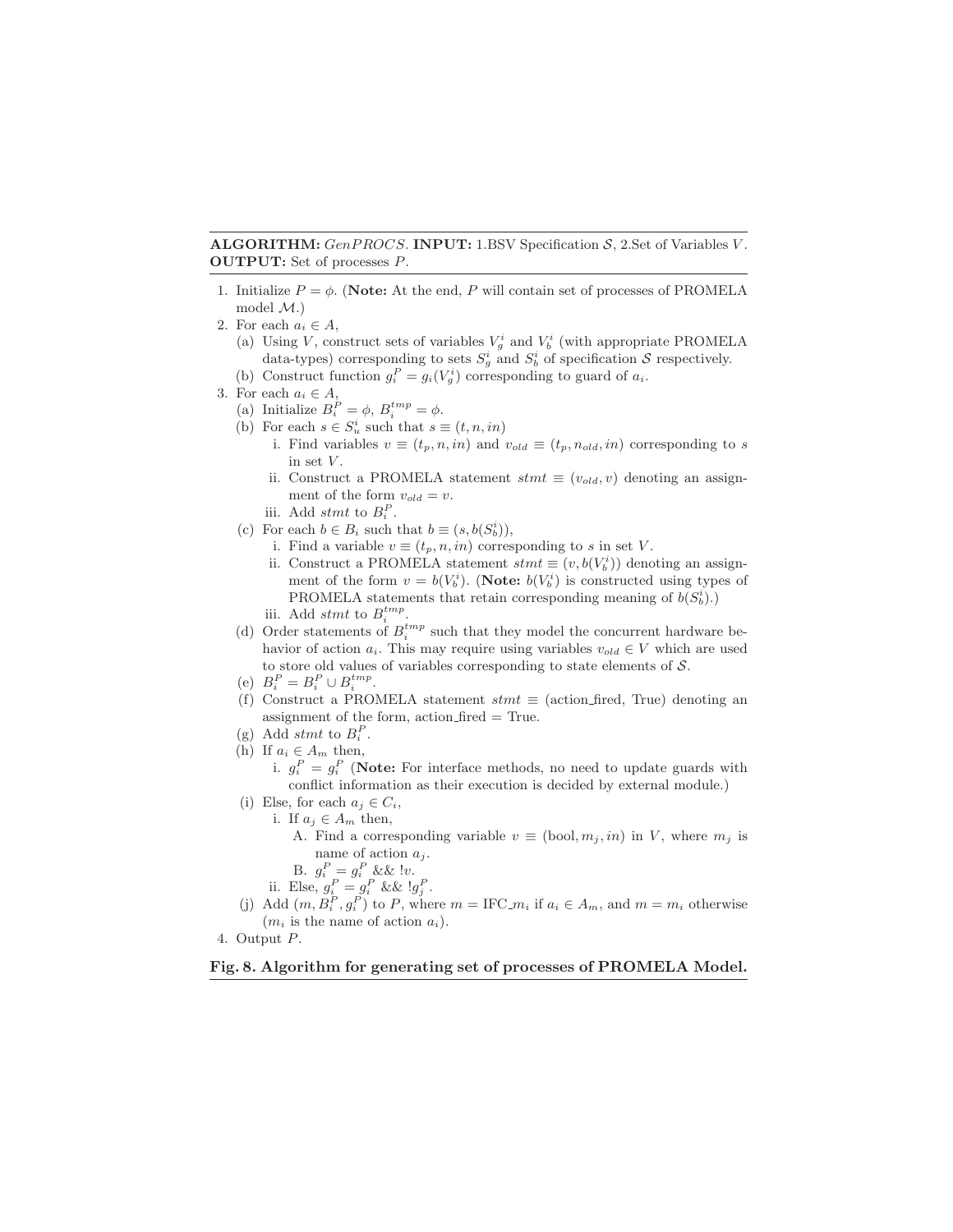## ALGORITHM: GenProcCycle.

**INPUT:** 1. BSV Specification  $S$ , 2. Set of Variables  $V$ , 3. Set of processes  $P$ . OUTPUT: PROMELA process start\_of\_cycle.

1. Initialize  $B_{cycle}^P = \phi$ .

2. For each  $pr \in P$  such that  $pr \equiv (m, B, g)$ ,

- (a) Comment: Here, we generate statements corresponding to values read (inputs) from external modules of the hardware design. For verification purposes, all possible combinations of values are generated. Values are read at the start of every cycle.
- (b) If m corresponds to the name of an action a such that  $a \in A_m$  then,
	- i. Find a variable  $v \equiv (bool, m, in)$  in set V.
	- ii. Construct a PROMELA statement  $stmt_F \equiv (g, v, False)$  denoting an assignment of the form  $v =$  False if g computes to *False* or if some other higher priority process is enabled.
	- iii. Construct a PROMELA statement  $stmt_T \equiv (g, v, (False, True))$  denoting a non-deterministic assignment  $v =$  False or  $v =$  True if g computes to True and no other higher priority process is enabled. iv. Add  $stmt_F$  and  $stmt_T$  to  $B_{cycle}^P$ .
- 3. Using  $V$ , construct a set  $STMT$  of PROMELA statements, if any, corresponding
- to resetting of any state elements of  $\mathcal S$  at the start of a hardware clock cycle.
- 4.  $B_{cycle}^P = B_{cycle}^P \cup STMT$ .
- 5. Construct a PROMELA statement (action fired, False) and add it to  $B_{cycle}^P$ .
- 6. Output (start\_of\_cycle,  $B_{cycle}^P, True$ ).

Fig. 9. Algorithm for generating process denoting start of hardware cycle in PROMELA Model.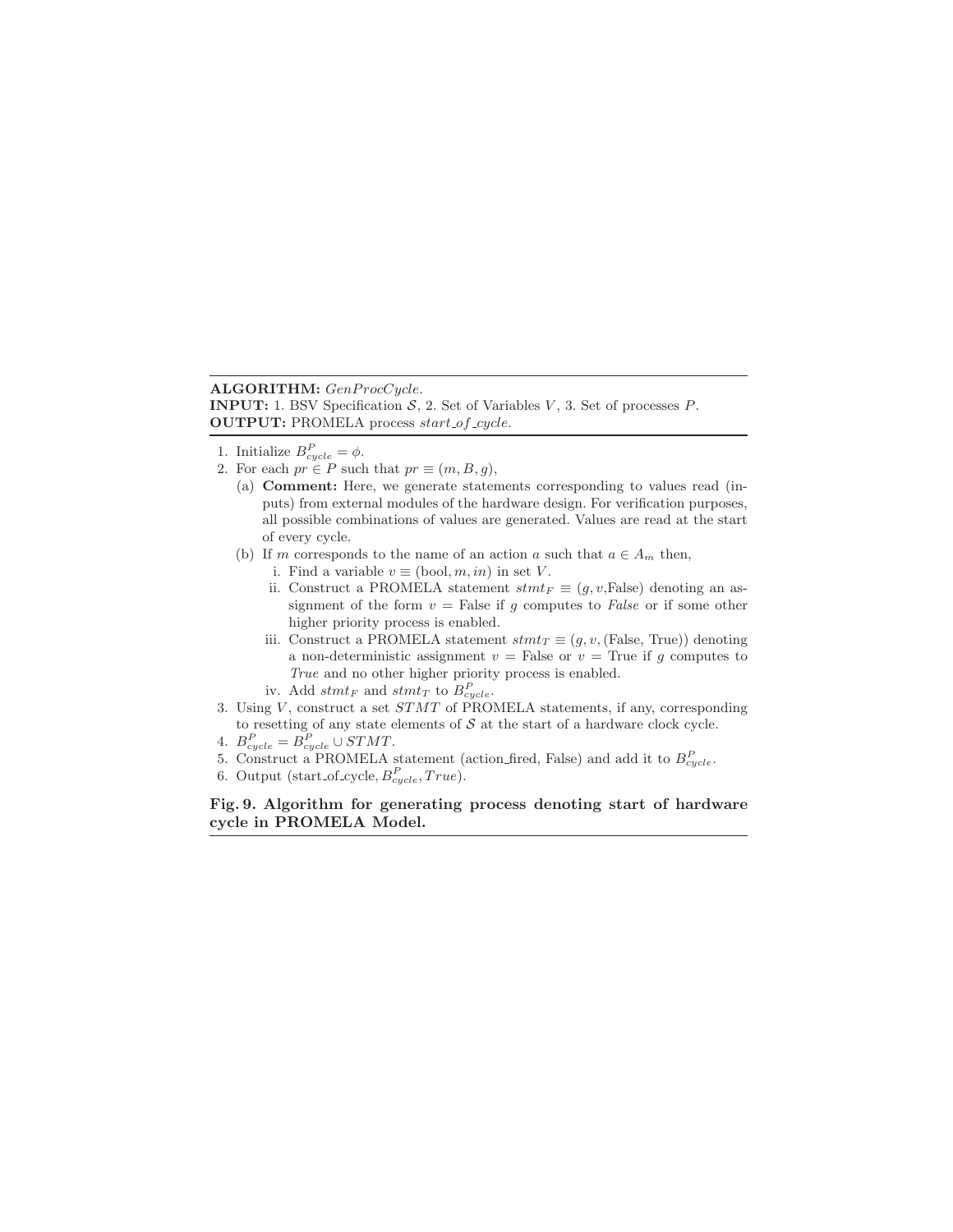#### ALGORITHM: AddSeqSched.

**INPUT:** 1. BSV Specification  $S$ , 2. PROMELA Model  $M$  without scheduling information.

**OUTPUT:** PROMELA Model  $M_f$  executing processes based on  $AOA$  Semantics.

- 1. Initialize  $P_s = \phi$ .
- 2. Let  $V$  and  $P$  be the set of variables and processes of a PROMELA Model  $M$ . Let  $n = |P| - 1.$
- 3. For each  $pr \in P$  such that  $pr \equiv (m, B, g)$  and  $pr$  does not correspond to 'init' process.
	- (a) If  $m$  corresponds to 'start\_of\_cycle' then,
		- i. Construct a PROMELA statement cond corresponding to comparison operation (action==  $n$ ).
		- ii. Construct a conditional expression  $cond_d$  using set S of state elements of specification  $S$  such that when  $cond_d$  is  $True$ , no action of  $S$  is enabled. If it is not possible to construct any such statement, go to Step (c).
		- iii. Construct  $cong_d^p$  corresponding to  $cond_p$  in terms of variables in V.
		- iv. Construct a PROMELA statement stmt performing assignment, action=n, if expression  $cond_d^p$  evaluates to *True*, or assignment, action=0, otherwise.
		- v. Add stmt to B.
	- (b) Else,
		- i. If m corresponds to the name of an action a such that  $a \in A_m$  then,
			- A. Find a corresponding variable  $v \equiv (b \cdot o \cdot n, in)$  in V.
			- B. Construct a PROMELA statement cond corresponding to comparison operation ((action  $\neq n$ ) && v).
		- ii. Else,
			- A. Construct a PROMELA statement cond corresponding to comparison operation ((action  $\neq n$ ) &  $g$ ).
		- iii. Construct a PROMELA statement  $s$ tmt  $\equiv$  (action, n) denoting an assignment action=n.
		- iv. Add stmt to B.
	- (c) Construct a PROMELA atomic block,  $Block_{atomic} \equiv atomic \{cond > B\}.$
	- (d) Construct a PROMELA statement  $Block_{do} \equiv \{ do:: Block_{atomic}; od \}$  using repetition construct 'do'.
	- (e) Add  $(m, Block_{do})$  to  $P_s$ .
- 4. Output PROMELA model  $\mathcal{M}_f$  such that  $P_s$  is its set of processes and V is its set of variables.

# Fig. 10. Algorithm for modeling AOA Execution Semantics in PROMELA Model.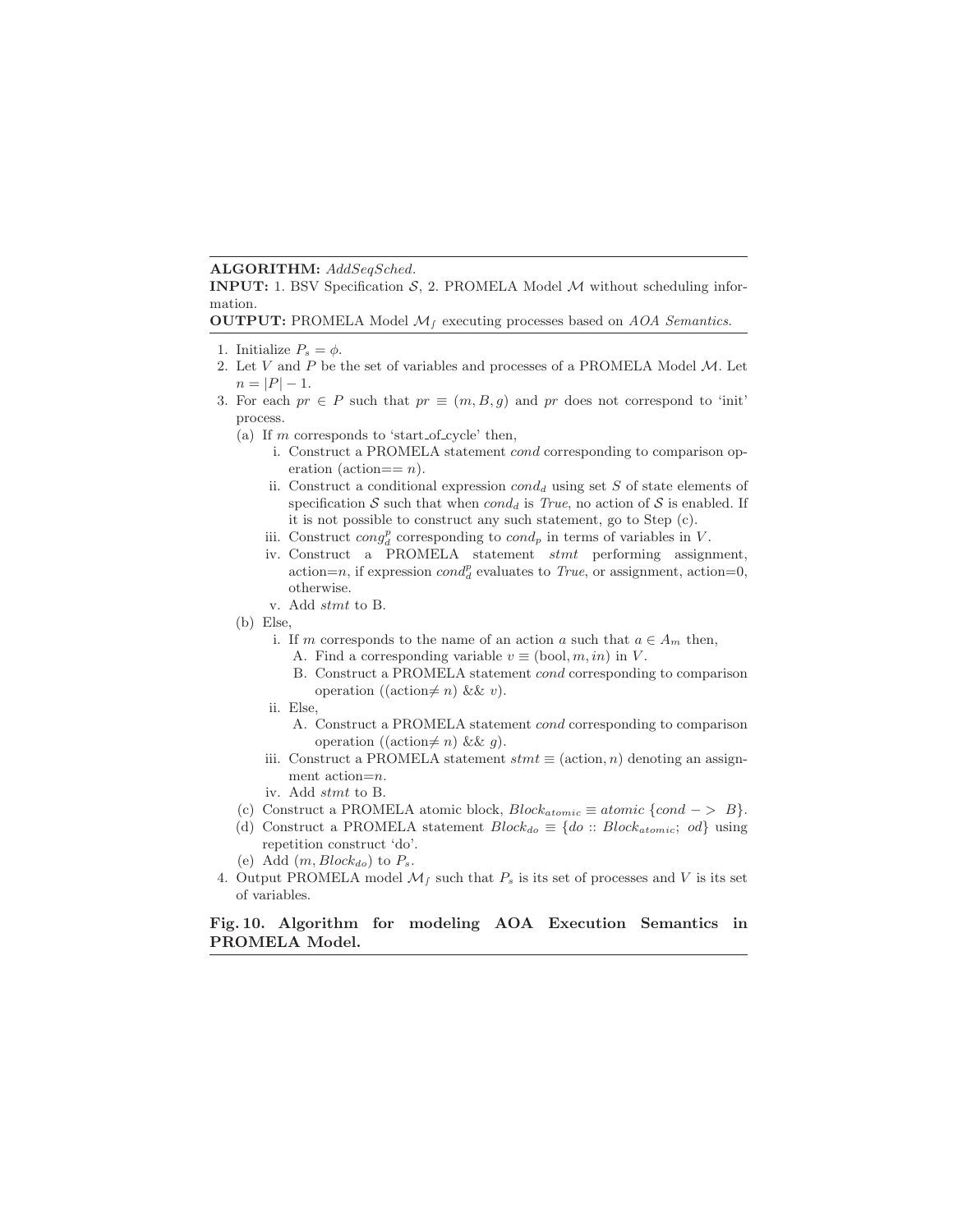#### ALGORITHM: AddConcSched.

**INPUT:** 1. BSV Specification  $S$ , 2. PROMELA Model  $M$  without scheduling information, 3. Sequential Ordering  $S_{order}$  of an implementation  $R$ , 4. Maximum number of actions max allowed to execute concurrently in R.

**OUTPUT:** PROMELA Model  $\mathcal{M}_f$  based on scheduling information of R.

- 1. Initialize  $P_s = \phi$ ,  $i = 1$ . Let V and P be the set of variables and processes of a PROMELA Model M. Let  $n = |P| - 1$ .
- 2. Construct a variable  $v \equiv$  (byte, num, 0) (Note: *num* will be used to denote the number of processes executed so far in the model). Add  $v$  to  $V$ .
- 3. While  $(i < n)$ 
	- (a) Find a process  $pr \in P$  such that  $pr \equiv (m, B, g)$  corresponds to  $i^{th}$  element of Sorder.
		- i. If m corresponds to the name of an action a such that  $a \in A_m$  then,
			- A. Find a corresponding variable  $v \equiv (b \cdot o \cdot n, in)$  in V.
			- B. Construct a PROMELA statement  $cond_B$  corresponding to comparison operation ((action== i) &  $v$ ).
		- ii. Else,
			- A. Construct a PROMELA statement  $cond_B$  corresponding to comparison operation ((action== i) & & g).
		- iii. Construct a PROMELA statement  $smt1 \equiv$  (num, num+1) denoting an assignment of the form, num=num+1.
		- iv. Construct a PROMELA statement  $stmt2 \equiv ($ (num==  $max$ ), (action=  $n$ , (action=  $i + 1$ ) denoting an assignment of the form action=n if (num==max) is True, and assignment of the form, action= $i+1$  otherwise. Add  $stmt1$  and  $stmt2$  to B.
		- v. Construct a PROMELA statement block,  $Block_B \equiv \{cond_B > B\}.$
		- vi. Construct a PROMELA statement cond corresponding to comparison operation (action  $== i$ ).
		- vii. Construct a PROMELA statement  $stmt3 \equiv (action, i + 1)$  denoting an assignment of the form, action  $= i+1$ .
		- viii. Construct a PROMELA statement  $stmt4 \equiv (action\_fired, False)$  denoting an assignment of the form, action fired = False. Let  $B' = \{stmt3, stmt4\}$
		- ix. Construct a PROMELA statement block,  $Block_{B'} \equiv \{cond \; \; > \; B^{'}\}.$
		- x. Construct a PROMELA atomic block, Block<sub>atomic</sub> atomic  ${Block_{B'} \text{ unless Block}_B}.$
		- xi. Construct a PROMELA statement  $Block_{do} \equiv \{ do : : Block_{atomic}; \text{ } od \}$ using repetition construct 'do'.
		- xii. Add  $(m, Block_{do})$  to  $P_s$ .  $i = i + 1$ .
- 4. For process  $pr \in P$  such that  $pr \equiv (m, B, True)$  corresponds to 'start\_of\_cycle' process,
	- (a) Construct a PROMELA statement cond corresponding to comparison operation (action==  $n$ ).
	- (b) Construct a PROMELA statement  $stmt1 \equiv (action, 1)$  denoting an assignment of the form, action=1.
	- (c) Construct a PROMELA statement  $smt2 \equiv (num, 0)$  denoting an assignment of the form num=0. Add  $stmt1$  and  $stmt2$  to B.
	- (d) Construct a PROMELA atomic block,  $Block_{atomic} \equiv atomic \{cond \ \ > \ B\}.$
	- (e) Construct a PROMELA statement  $Block_{do} \equiv \{ do :: Block_{atomic}; od \}$  using repetition construct 'do'. Add  $(m, Block_{do})$  to  $P_s$ .
- 5. Output PROMELA model  $\mathcal{M}_f$  such that  $P_s$  is its set of processes and V is its set of variables.

## Fig. 11. Algorithm for modeling Concurrent Execution Semantics in PROMELA Model.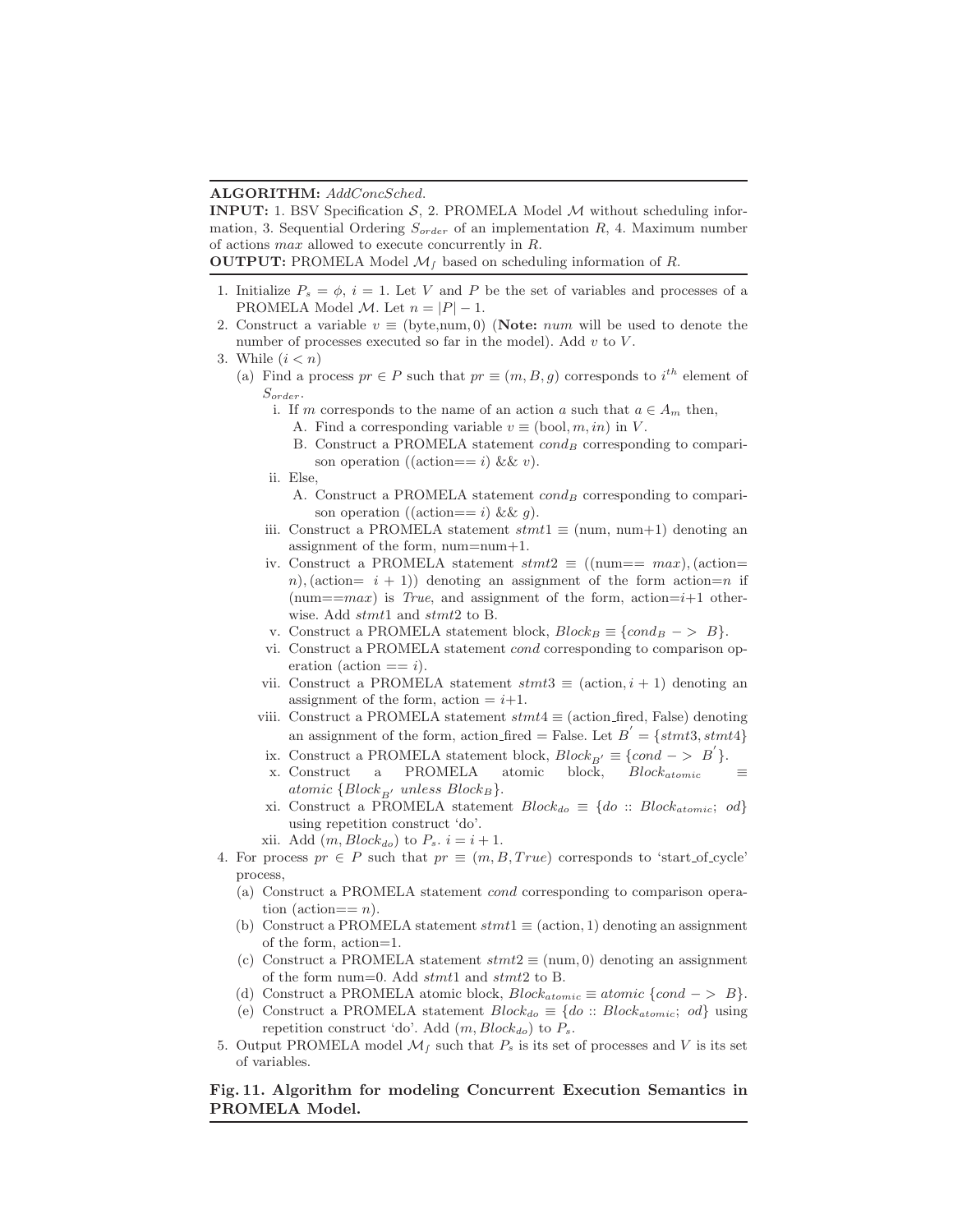Listing 1.2. PROMELA Models corresponding to Maximal and Alternative Concurrent Schedules of VMC.

```
int count, count_old; byte action;
bool moneyBack, gumControl, tenCentIn, fiftyCentIn
     moneyBackButton, action_fired, one_action_fired;
proctype IFC_tenCentIn() {
  do
  :: atomic { { \{ (action = = 1) \rightarrow { action = 2; action fired = 0;} }
                  u n l e s s
                  \{ (action = = 1 & & ten Cent In) ->
                         \{ count_old = count;
                            count = count + 10;
                            one_action_fired = 1; action_fired = 1;
                            \arctan=2; –FOR MAXIMAL CONCURRENT SCHEDULE
                            \arctan = 6; -FOR ALTERNATIVE CONC SCHEDULE
                         }
                  } }
  od
}
\overrightarrow{p} proctype IFC_fiftyCentIn() {
  do
  :: atomic { { \{ (action = 2) -> {action = 3; action_fired = 0;} }
                  unless
                  { (\text{action==}2 \&\&\text{ fiftyCentIn}) \Rightarrow\{ count_old = count;
                           count = count + 50;one_action_fired = 1; action_fired = 1;<br>action=3; -FOR MAXIMAL CONCURRENT SCHEDULE
                            \arctan = 6; \overline{-FOR} ALTERNATIVE CONC SCHEDULE
                         }
                  } }
  od
}
proctype doDispenseMoney () {
  do
  :: atomic { { \{ (action = = 3) -> {action = 4; action fired = 0;} }
                  unless
                  \{ (action = = 3 & & money Back) ->
                         \{ count-old = count;
                           i f
                            \hspace{2cm} : \hspace{2cm} (\text{count} \implies 0) \hspace{2cm} \mathord{\mapsto} \hspace{2cm} \text{moneyBack} \hspace{2cm} = \hspace{2cm} 0;\therefore else \Rightarrow { count = count - 10;
                                             i f
                                             :: (count == 0) \rightarrowmoneyBack = 0;\cdots else \rightarrow skip;
                                             f i }
                            f i
                            one_action_fired = 1; action_fired = 1;<br>action=4; -FOR MAXIMAL CONCURRENT SCHEDULE
                            \arctan =6; -FOR ALTERNATIVE CONC SCHEDULE
                         }
                  } }
  od
}
proctype doDispenseGum() {
  do
  :: atomic { { \{ (action = = 4) -> {action = 5; action - fired = 0;} }
                  u n l e s s
                  { (action==4 && !tenCentIn && !fiftyCentIn
                      & ! moneyBack & count >= 50) \rightarrow\{ count_old = count;
                            count = count - 50;gumControl = 1;
                            one_action_fired = 1; action_fired = 1;<br>action=5; -FOR MAXIMAL CONCURRENT SCHEDULE
                            \arctan =6; -FOR ALTERNATIVE CONC SCHEDULE
                         }
                  } }
  od
}
```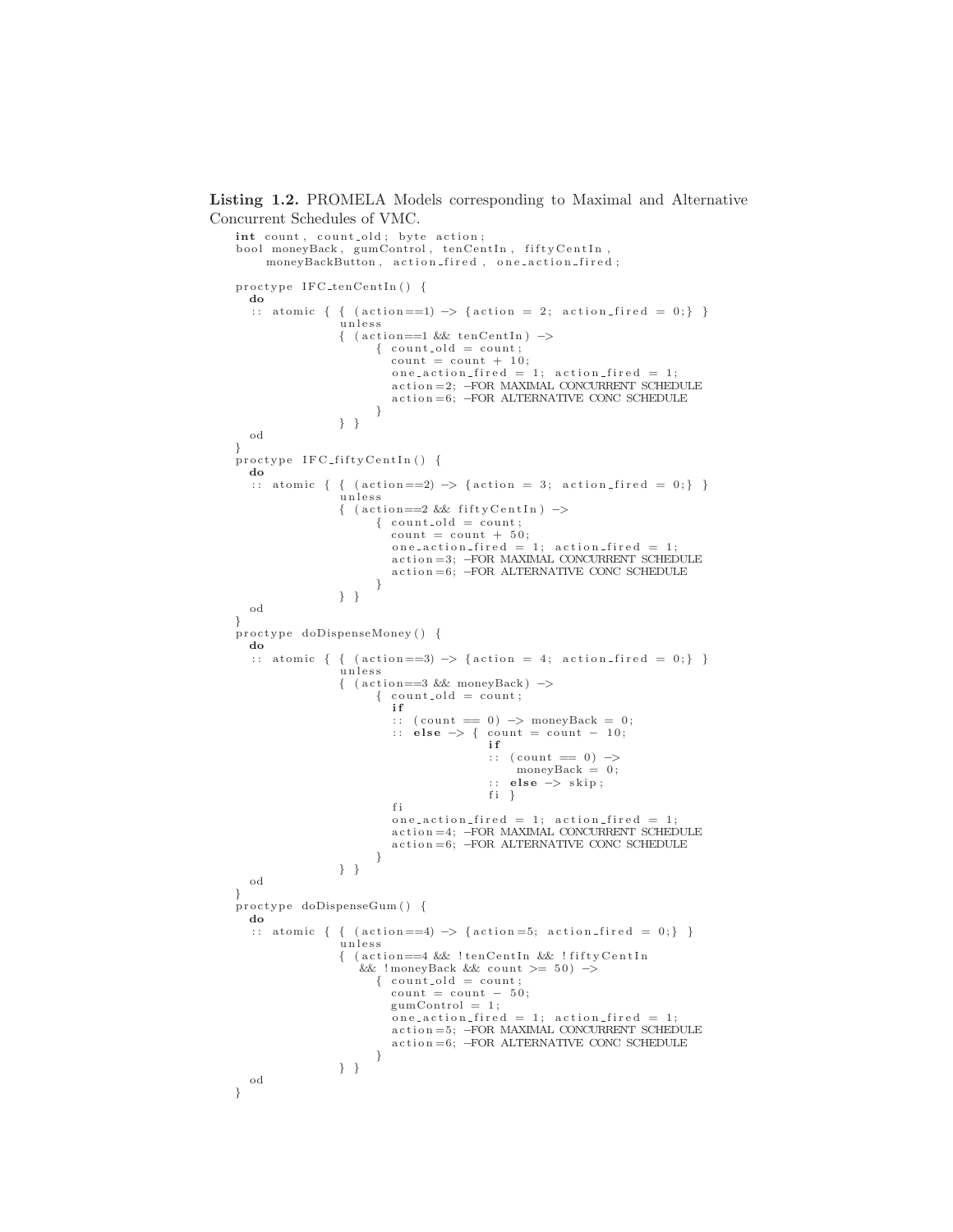Listing 1.3. PROMELA Models corresponding to Maximal and Alternative Concurrent Schedules of VMC (Continued).

```
proctype IFC_moneyBackButton() {
  do
  :: atomic { { (action == 5) -> {action = 6; action fired = 0;} }
                unless
                { ( a c t i o n==5 && moneyBackButton ) −>
                      \{ count_old = count;
                        moneyBack = 1;one\_action\_fired = 1; action\_fired = 1;\arctan = 6;
                      }
                } }
  od
}
proctype start_of_cycle() { /*Denotes end of a clock cycle.*/
  do
  :: atomic { if
                 \therefore (action==6) ->
                     { if /* Read external stimulus*/<br>:: moneyBack -> {tenCentIn=0; fiftyCentIn=0;
                            moneyBackButton=0;}
                        \therefore else \rightarrow if
                                     ::{ tenCentIn=1; fiftyCentIn=0;
                                         moneyBackButton=1;}
                                     ::{ tenCentIn=1; fiftyCentIn=0;
                                         moneyBackButton=0;}
                                     ::{ tenCentIn=0; fiftyCentIn=1;
                                         moneyBackButton=1;}
                                     ::{ tenCentIn=0; fiftyCentIn=1;
                                         moneyBackButton=0;}
                                     ::{ tenCentIn=0; fiftyCentIn=0;
                                         moneyBackButton=1;}
                                     ::{ tenCentIn=0; fiftyCentIn=0;
                                         moneyBackButton=0;}
                                     f i
                        f i
                        gumControl = 0;
                        one-action\_fired = 0; action\_fired = 0;\text{action} = 1; \}fi \}od
}
in i t\ \{atomic {
      count = 0; count_old = 0;<br>moneyBack = 0; gumControl = 0;<br>tenCentIn = 0; fiftyCentIn= 0; moneyBackButton = 0;
      \arctan = 6;
      run IFC_tenCentIn(); run IFC_fiftyCentIn();
      run doDispenseMoney (); run doDispenseGum ();
      run IFC_moneyBackButton(); run start_of_cycle(); }
}
```